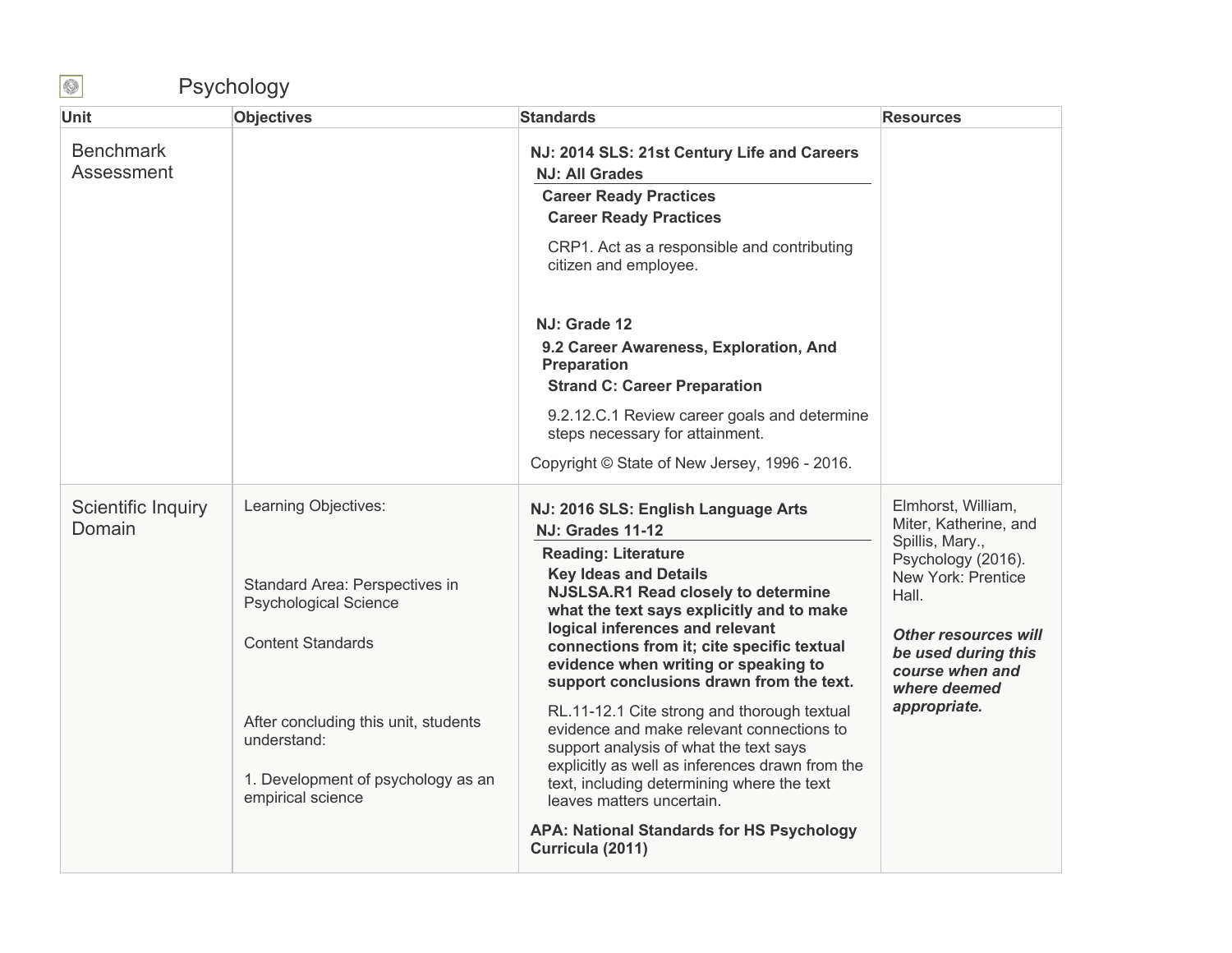| Biopsychology<br>Domain | Biopsychological Domain<br>Standards Area: Biological Bases of<br><b>Behavior</b><br><b>Content Standards</b><br>After concluding this unit, students<br>understand:<br>1. Structure and function of the<br>nervous system in human and non-<br>human animals<br>2. Structure and function of the<br>endocrine system<br>3. The interaction between biological<br>factors and experience<br>4. Methods and issues related to<br>biological advances<br><b>Content Standards With Performance</b><br>Standards<br><b>Content Standard 1: Structure and</b><br>function of the nervous system in<br>human and non-human animals<br>Students are able to (performance<br>standards): | NJ: 2016 SLS: English Language Arts<br><b>NJ: Grades 11-12</b><br><b>Reading: Literature</b><br><b>Key Ideas and Details</b><br>NJSLSA.R1 Read closely to determine<br>what the text says explicitly and to make<br>logical inferences and relevant<br>connections from it; cite specific textual<br>evidence when writing or speaking to<br>support conclusions drawn from the text.<br>RL.11-12.1 Cite strong and thorough textual<br>evidence and make relevant connections to<br>support analysis of what the text says<br>explicitly as well as inferences drawn from the<br>text, including determining where the text<br>leaves matters uncertain.<br><b>APA: National Standards for HS Psychology</b><br>Curricula (2011)<br><b>APA: High School</b><br><b>Biopsychology Domain</b><br><b>Biological Bases of Behavior -- CONTENT</b><br><b>STANDARD 1: Structure and function of</b><br>the nervous system in human and non-<br>human animals<br>1.1 Identify the major divisions and<br>subdivisions of the human nervous system<br>1.2 Identify the parts of the neuron and<br>describe the basic pro cess of neural<br>transmission | Elmhorst, William,<br>Miter, Katherine, and<br>Spillis, Mary.,<br>Psychology (2016).<br>New York: Prentice<br>Hall.<br>Videos:<br>Three Identical<br><b>Strangers</b><br>Other resources will<br>be used during this<br>course when and<br>where deemed<br>appropriate. |
|-------------------------|-----------------------------------------------------------------------------------------------------------------------------------------------------------------------------------------------------------------------------------------------------------------------------------------------------------------------------------------------------------------------------------------------------------------------------------------------------------------------------------------------------------------------------------------------------------------------------------------------------------------------------------------------------------------------------------|-------------------------------------------------------------------------------------------------------------------------------------------------------------------------------------------------------------------------------------------------------------------------------------------------------------------------------------------------------------------------------------------------------------------------------------------------------------------------------------------------------------------------------------------------------------------------------------------------------------------------------------------------------------------------------------------------------------------------------------------------------------------------------------------------------------------------------------------------------------------------------------------------------------------------------------------------------------------------------------------------------------------------------------------------------------------------------------------------------------------------------------------------|-------------------------------------------------------------------------------------------------------------------------------------------------------------------------------------------------------------------------------------------------------------------------|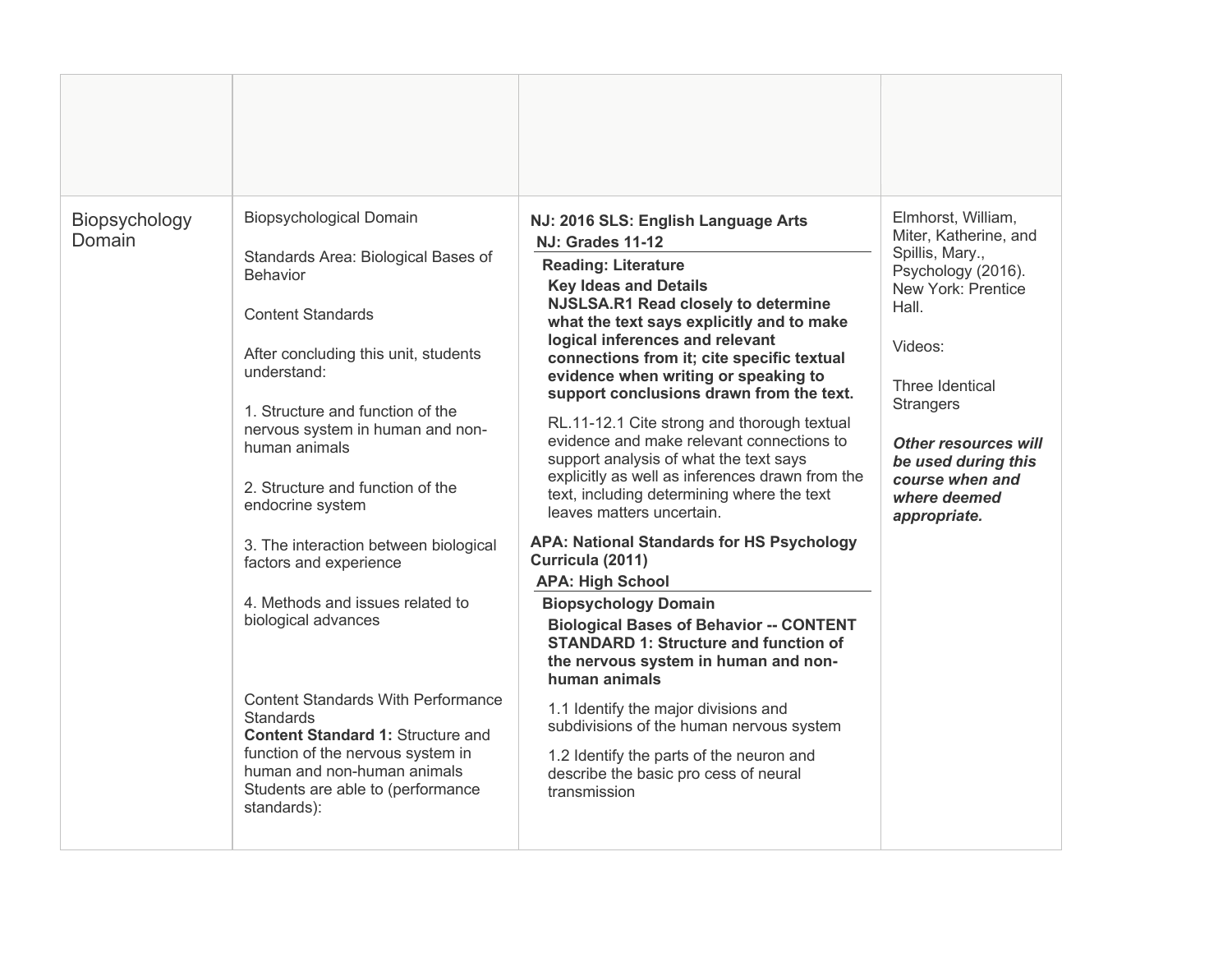| 1.3 Differentiate between the structures and<br>functions of the various parts of the central<br>nervous system<br>1.1 Identify the major divisions and<br>subdivisions of the human nervous<br>1.4 Describe lateralization of brain functions<br>system.<br>1.5 Discuss the mechanisms and the<br>importance of plasticity of the nervous system<br><b>Biological Bases of Behavior -- CONTENT</b><br>1.2 Identify the parts of the neuron<br><b>STANDARD 2: Structure and function of</b><br>and describe the basic process of<br>the endocrine system<br>neural transmission.<br>2.1 Describe how the endocrine glands are<br>linked to the nervous system<br>2.2 Describe the effects of hormones on<br>1.3 Differentiate between the<br>behavior and mental processes<br>structures and functions of the various<br>2.3 Describe hormone effects on the immune<br>parts of the central nervous system.<br>system<br><b>Biological Bases of Behavior -- CONTENT</b><br><b>STANDARD 3: The interaction between</b><br>1.4 Describe lateralization of brain<br>biological factors and experience<br>functions.<br>3.1 Describe concepts in genetic transmission<br>3.2 Describe the interactive effects of heredity<br>and environment<br>1.5 Discuss the mechanisms of, and<br>3.3 Explain how evolved tendencies influence<br>the importance of, plasticity of the<br>behavior<br>nervous system.<br><b>Biological Bases of Behavior -- CONTENT</b><br><b>STANDARD 4: Methods and issues related</b><br>to biological advances<br><b>Content Standard 2: Structure and</b> |                                  |                                              |  |
|--------------------------------------------------------------------------------------------------------------------------------------------------------------------------------------------------------------------------------------------------------------------------------------------------------------------------------------------------------------------------------------------------------------------------------------------------------------------------------------------------------------------------------------------------------------------------------------------------------------------------------------------------------------------------------------------------------------------------------------------------------------------------------------------------------------------------------------------------------------------------------------------------------------------------------------------------------------------------------------------------------------------------------------------------------------------------------------------------------------------------------------------------------------------------------------------------------------------------------------------------------------------------------------------------------------------------------------------------------------------------------------------------------------------------------------------------------------------------------------------------------------------------------------------------------------------------------|----------------------------------|----------------------------------------------|--|
|                                                                                                                                                                                                                                                                                                                                                                                                                                                                                                                                                                                                                                                                                                                                                                                                                                                                                                                                                                                                                                                                                                                                                                                                                                                                                                                                                                                                                                                                                                                                                                                |                                  |                                              |  |
|                                                                                                                                                                                                                                                                                                                                                                                                                                                                                                                                                                                                                                                                                                                                                                                                                                                                                                                                                                                                                                                                                                                                                                                                                                                                                                                                                                                                                                                                                                                                                                                |                                  |                                              |  |
|                                                                                                                                                                                                                                                                                                                                                                                                                                                                                                                                                                                                                                                                                                                                                                                                                                                                                                                                                                                                                                                                                                                                                                                                                                                                                                                                                                                                                                                                                                                                                                                |                                  |                                              |  |
|                                                                                                                                                                                                                                                                                                                                                                                                                                                                                                                                                                                                                                                                                                                                                                                                                                                                                                                                                                                                                                                                                                                                                                                                                                                                                                                                                                                                                                                                                                                                                                                |                                  |                                              |  |
|                                                                                                                                                                                                                                                                                                                                                                                                                                                                                                                                                                                                                                                                                                                                                                                                                                                                                                                                                                                                                                                                                                                                                                                                                                                                                                                                                                                                                                                                                                                                                                                |                                  |                                              |  |
|                                                                                                                                                                                                                                                                                                                                                                                                                                                                                                                                                                                                                                                                                                                                                                                                                                                                                                                                                                                                                                                                                                                                                                                                                                                                                                                                                                                                                                                                                                                                                                                |                                  |                                              |  |
|                                                                                                                                                                                                                                                                                                                                                                                                                                                                                                                                                                                                                                                                                                                                                                                                                                                                                                                                                                                                                                                                                                                                                                                                                                                                                                                                                                                                                                                                                                                                                                                |                                  |                                              |  |
|                                                                                                                                                                                                                                                                                                                                                                                                                                                                                                                                                                                                                                                                                                                                                                                                                                                                                                                                                                                                                                                                                                                                                                                                                                                                                                                                                                                                                                                                                                                                                                                |                                  |                                              |  |
|                                                                                                                                                                                                                                                                                                                                                                                                                                                                                                                                                                                                                                                                                                                                                                                                                                                                                                                                                                                                                                                                                                                                                                                                                                                                                                                                                                                                                                                                                                                                                                                |                                  |                                              |  |
|                                                                                                                                                                                                                                                                                                                                                                                                                                                                                                                                                                                                                                                                                                                                                                                                                                                                                                                                                                                                                                                                                                                                                                                                                                                                                                                                                                                                                                                                                                                                                                                |                                  |                                              |  |
|                                                                                                                                                                                                                                                                                                                                                                                                                                                                                                                                                                                                                                                                                                                                                                                                                                                                                                                                                                                                                                                                                                                                                                                                                                                                                                                                                                                                                                                                                                                                                                                |                                  |                                              |  |
|                                                                                                                                                                                                                                                                                                                                                                                                                                                                                                                                                                                                                                                                                                                                                                                                                                                                                                                                                                                                                                                                                                                                                                                                                                                                                                                                                                                                                                                                                                                                                                                |                                  |                                              |  |
| system<br>Students are able to (performance                                                                                                                                                                                                                                                                                                                                                                                                                                                                                                                                                                                                                                                                                                                                                                                                                                                                                                                                                                                                                                                                                                                                                                                                                                                                                                                                                                                                                                                                                                                                    | function of the endocrine system | 4.1 Identify tools used to study the nervous |  |
| standards):<br>4.2 Describe advances made in neuroscience                                                                                                                                                                                                                                                                                                                                                                                                                                                                                                                                                                                                                                                                                                                                                                                                                                                                                                                                                                                                                                                                                                                                                                                                                                                                                                                                                                                                                                                                                                                      |                                  |                                              |  |
| 4.3 Discuss issues related to scientific<br>2.1 Describe how the endocrine<br>advances in neuroscience and genetics<br>glands are linked to the nervous<br>system.                                                                                                                                                                                                                                                                                                                                                                                                                                                                                                                                                                                                                                                                                                                                                                                                                                                                                                                                                                                                                                                                                                                                                                                                                                                                                                                                                                                                             |                                  |                                              |  |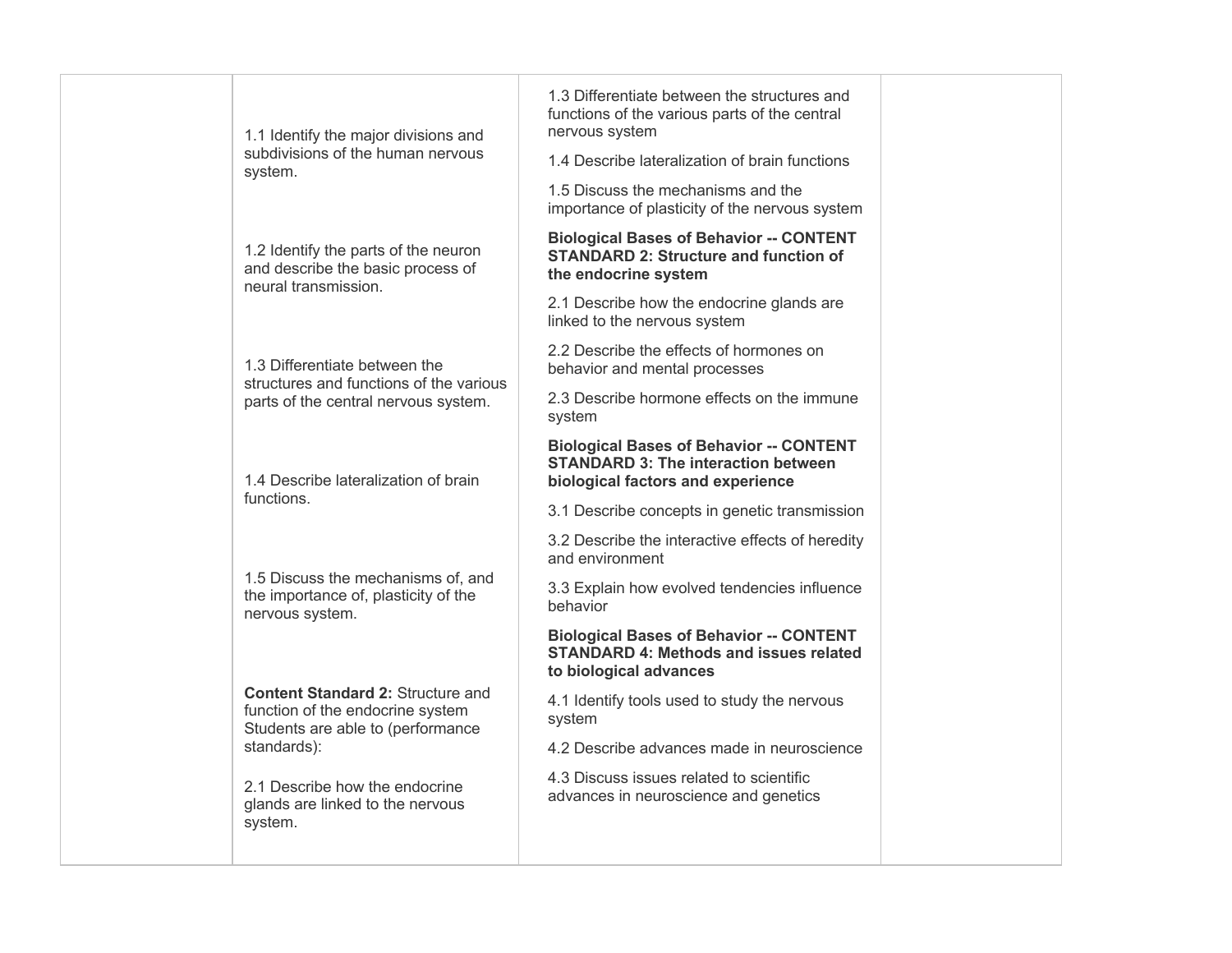| 2.2 Describe the effects of hormones<br>on behavior and mental processes.                                                       | <b>Sensation and Perception -- CONTENT</b><br><b>STANDARD 1: The processes of sensation</b><br>and perception                                     |  |
|---------------------------------------------------------------------------------------------------------------------------------|---------------------------------------------------------------------------------------------------------------------------------------------------|--|
| 2.3 Describe hormone effects on the<br>immune system.                                                                           | 1.1 Discuss processes of sensation and<br>perception and how they interact                                                                        |  |
|                                                                                                                                 | 1.2 Explain the concepts of threshold and<br>adaptation                                                                                           |  |
| <b>Content Standard 3: The interaction</b><br>between biological factors and<br>experience<br>Students are able to (performance | <b>Sensation and Perception -- CONTENT</b><br><b>STANDARD 2: The capabilities and</b><br>limitations of sensory processes                         |  |
| standards):<br>3.1 Describe concepts in genetic                                                                                 | 2.1 List forms of physical energy for which<br>humans and non- human animals do and do<br>not have sensory receptors                              |  |
| transmission.                                                                                                                   | 2.2 Describe the visual sensory system                                                                                                            |  |
| 3.2 Describe the interactive effects of                                                                                         | 2.3 Describe the auditory sensory system                                                                                                          |  |
| heredity and environment.<br>3.3 Explain how evolved tendencies<br>influence behavior.                                          | 2.4 Describe other sensory systems, such as<br>olfaction, gustation, and somesthesis (e.g.,<br>skin senses, kinesthesis, and vestibular<br>sense) |  |
| <b>Content Standard 4: Methods and</b><br>issues related to biological advances                                                 | <b>Sensation and Perception -- CONTENT</b><br><b>STANDARD 3: Interaction of the person</b><br>and the environment in determining<br>perception    |  |
| Students are able to (performance                                                                                               | 3.1 Explain Gestalt principles of perception                                                                                                      |  |
| standards):<br>4.1 Identify tools used to study the                                                                             | 3.2 Describe binocular and monocular depth<br>cues                                                                                                |  |
| nervous system.                                                                                                                 | 3.3 Describe the importance of perceptual<br>constancies                                                                                          |  |
| 4.2 Describe advances made in<br>neuroscience.                                                                                  | 3.4 Describe perceptual illusions                                                                                                                 |  |
| 4.3 Discuss issues related to scientific                                                                                        | 3.5 Describe the nature of attention                                                                                                              |  |
| advances in neuroscience and<br>genetics.                                                                                       | 3.6 Explain how experiences and expectations<br>influence perception                                                                              |  |
|                                                                                                                                 |                                                                                                                                                   |  |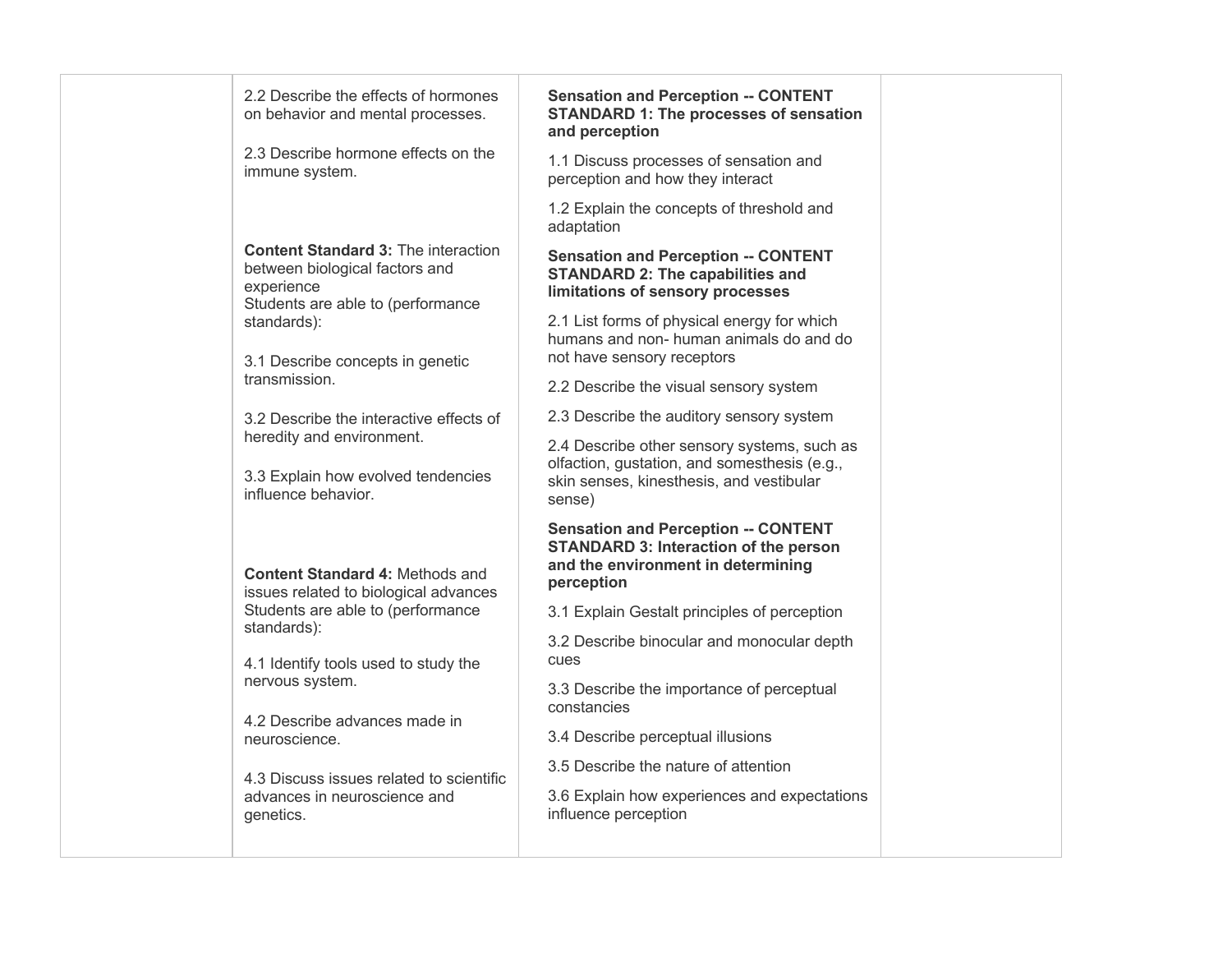|  | Standard Area: Sensation and                                                                                 | <b>Consciousness -- CONTENT STANDARD 1:</b><br>The relationship between conscious and<br>unconscious processes                                                               |
|--|--------------------------------------------------------------------------------------------------------------|------------------------------------------------------------------------------------------------------------------------------------------------------------------------------|
|  | Perception                                                                                                   | 1.1 Identify states of consciousness                                                                                                                                         |
|  | <b>Content Standards</b><br>After concluding this unit, students                                             | 1.2 Distinguish between processing that is<br>conscious (i.e., explicit) and other processing<br>that happens without conscious awareness                                    |
|  | understand:                                                                                                  | (i.e., implicit)                                                                                                                                                             |
|  | 1. The processes of sensation and<br>perception                                                              | <b>Consciousness -- CONTENT STANDARD 2:</b><br>Characteristics of sleep and theo ries that<br>explain why we sleep and dream Students<br>are able to (performance standards) |
|  | 2. The capabilities and limitations of<br>sensory processes                                                  | 2.1 Describe the circadian rhythm and its<br>relation to sleep                                                                                                               |
|  | 3. Interaction of the person and the                                                                         | 2.2 Describe the sleep cycle                                                                                                                                                 |
|  | environment in determining<br>perception                                                                     | 2.3 Compare theories about the functions of<br>sleep                                                                                                                         |
|  |                                                                                                              | 2.4 Describe types of sleep disorders                                                                                                                                        |
|  | <b>Content Standards With Performance</b><br><b>Standards</b>                                                | 2.5 Compare theories about the functions of<br>dreams and their effects                                                                                                      |
|  | <b>Content Standard 1: The processes</b><br>of sensation and perception<br>Students are able to (performance | <b>Consciousness - CONTENT STANDARD 3</b><br>: Categories of psychoactive drugs and<br>their effects                                                                         |
|  | standards):                                                                                                  | 3.1 Characterize the major categories of<br>psychoactive drugs and their effects                                                                                             |
|  | 1.1 Discuss processes of sensation                                                                           | 3.2 Describe how psychoactive drugs act at<br>the synaptic level                                                                                                             |
|  | and perception and how they interact.                                                                        | 3.3 Evaluate the biological and psychological<br>effects of psychoactive drugs                                                                                               |
|  | 1.2 Explain the concepts of threshold                                                                        | 3.4 Explain how culture and expectations<br>influence the use and experience of drugs                                                                                        |
|  | and adaptation.                                                                                              | <b>Consciousness - CONTENT STANDARD 4:</b><br><b>Other states of consciousness Students</b><br>are able to (performance standards)                                           |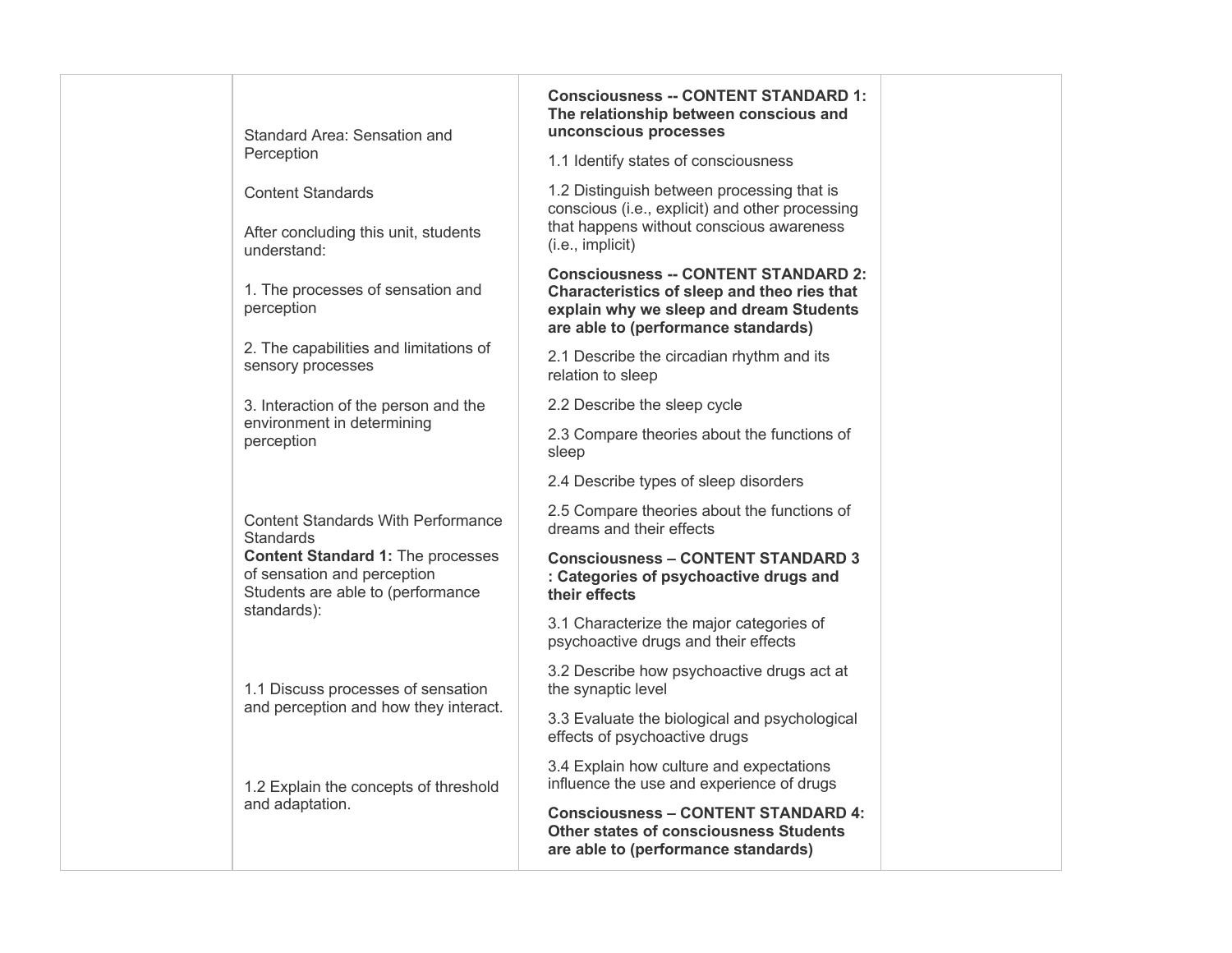| <b>Content Standard 2: The capabilities</b><br>and limitations of sensory processes<br>Students are able to (performance<br>standards):<br>2.1 List forms of physical energy for<br>which humans and non-human<br>animals do and do not have sensory<br>receptors.<br>2.2 Describe the visual sensory<br>system.<br>2.3 Describe the auditory sensory<br>system.<br>2.4 Describe other sensory systems,<br>such as olfaction, gustation, and<br>somesthesis (e.g., skin senses,<br>kinesthesis, and vestibular sense). | 4.1 Describe meditation and relaxation and<br>their effects<br>4.2 Describe hypnosis and controversies<br>surrounding its nature and use<br>4.3 Describe flow states<br>Copyright © State of New Jersey, 1996 - 2016.<br><b>Interdisciplinary Lesson Psych.docx</b> |  |
|------------------------------------------------------------------------------------------------------------------------------------------------------------------------------------------------------------------------------------------------------------------------------------------------------------------------------------------------------------------------------------------------------------------------------------------------------------------------------------------------------------------------|---------------------------------------------------------------------------------------------------------------------------------------------------------------------------------------------------------------------------------------------------------------------|--|
| <b>Content Standard 3: Interaction of</b><br>the person and the environment in<br>determining perception<br>Students are able to (performance<br>standards):                                                                                                                                                                                                                                                                                                                                                           |                                                                                                                                                                                                                                                                     |  |
| 3.1 Explain Gestalt principles of<br>perception.                                                                                                                                                                                                                                                                                                                                                                                                                                                                       |                                                                                                                                                                                                                                                                     |  |
| 3.2 Describe binocular and monocular<br>depth cues.                                                                                                                                                                                                                                                                                                                                                                                                                                                                    |                                                                                                                                                                                                                                                                     |  |
|                                                                                                                                                                                                                                                                                                                                                                                                                                                                                                                        |                                                                                                                                                                                                                                                                     |  |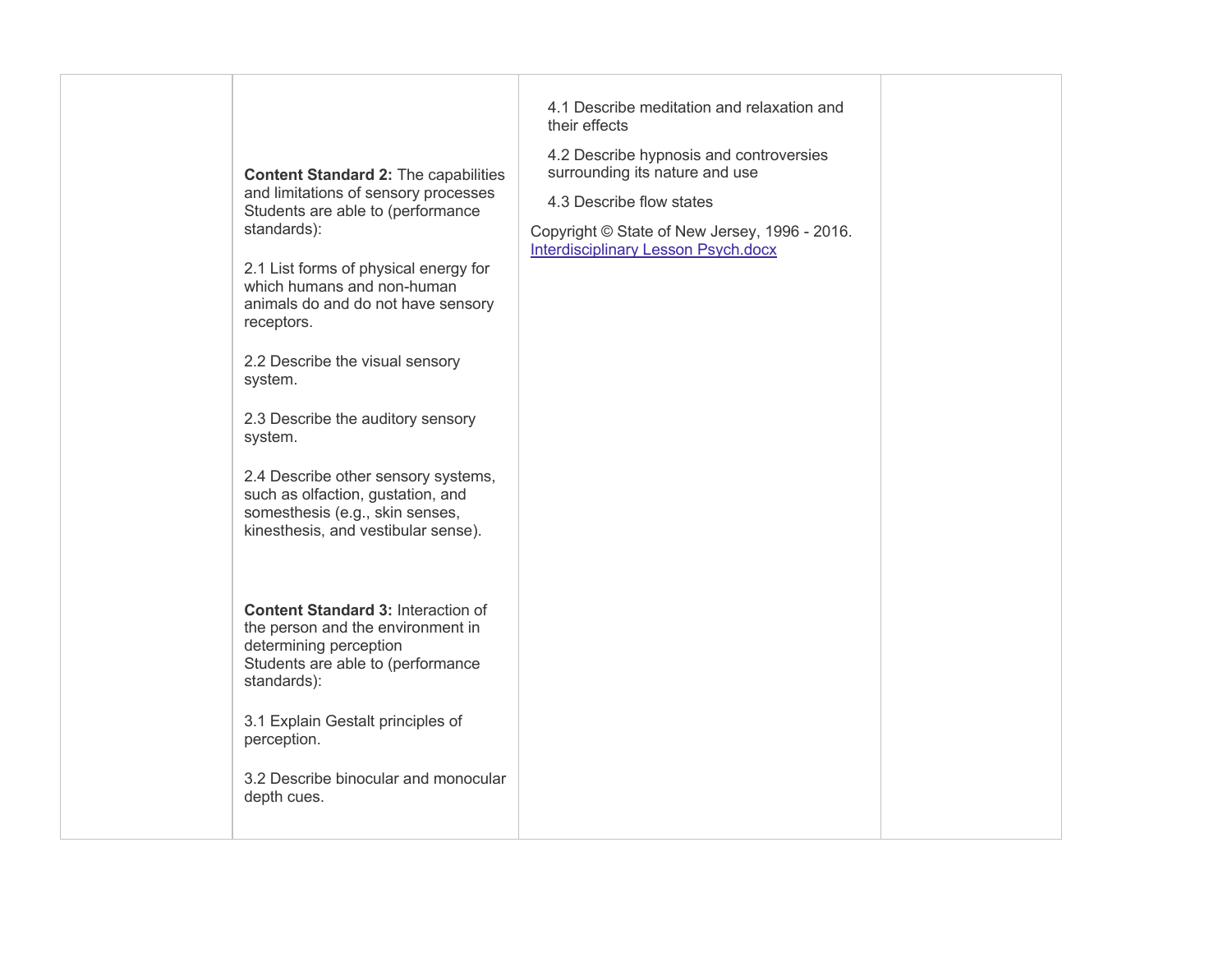| 3.3 Describe the importance of<br>perceptual constancies.                                                                                                                                                         |  |
|-------------------------------------------------------------------------------------------------------------------------------------------------------------------------------------------------------------------|--|
| 3.4 Describe perceptual illusions.                                                                                                                                                                                |  |
| 3.5 Describe the nature of attention.                                                                                                                                                                             |  |
| 3.6 Explain how experiences and<br>expectations influence perception.                                                                                                                                             |  |
| <b>Standard Area: Consciousness</b>                                                                                                                                                                               |  |
| <b>Content Standards</b>                                                                                                                                                                                          |  |
| After concluding this unit, students<br>understand:                                                                                                                                                               |  |
| 1. The relationship between<br>conscious and unconscious<br>processes                                                                                                                                             |  |
| 2. Characteristics of sleep and<br>theories that explain why we sleep<br>and dream                                                                                                                                |  |
| 3. Categories of psychoactive drugs<br>and their effects                                                                                                                                                          |  |
| 4. Other states of consciousness                                                                                                                                                                                  |  |
|                                                                                                                                                                                                                   |  |
| <b>Content Standards With Performance</b><br><b>Standards</b><br><b>Content Standard 1: The</b><br>relationship between conscious and<br>unconscious processes<br>Students are able to (performance<br>standards) |  |
|                                                                                                                                                                                                                   |  |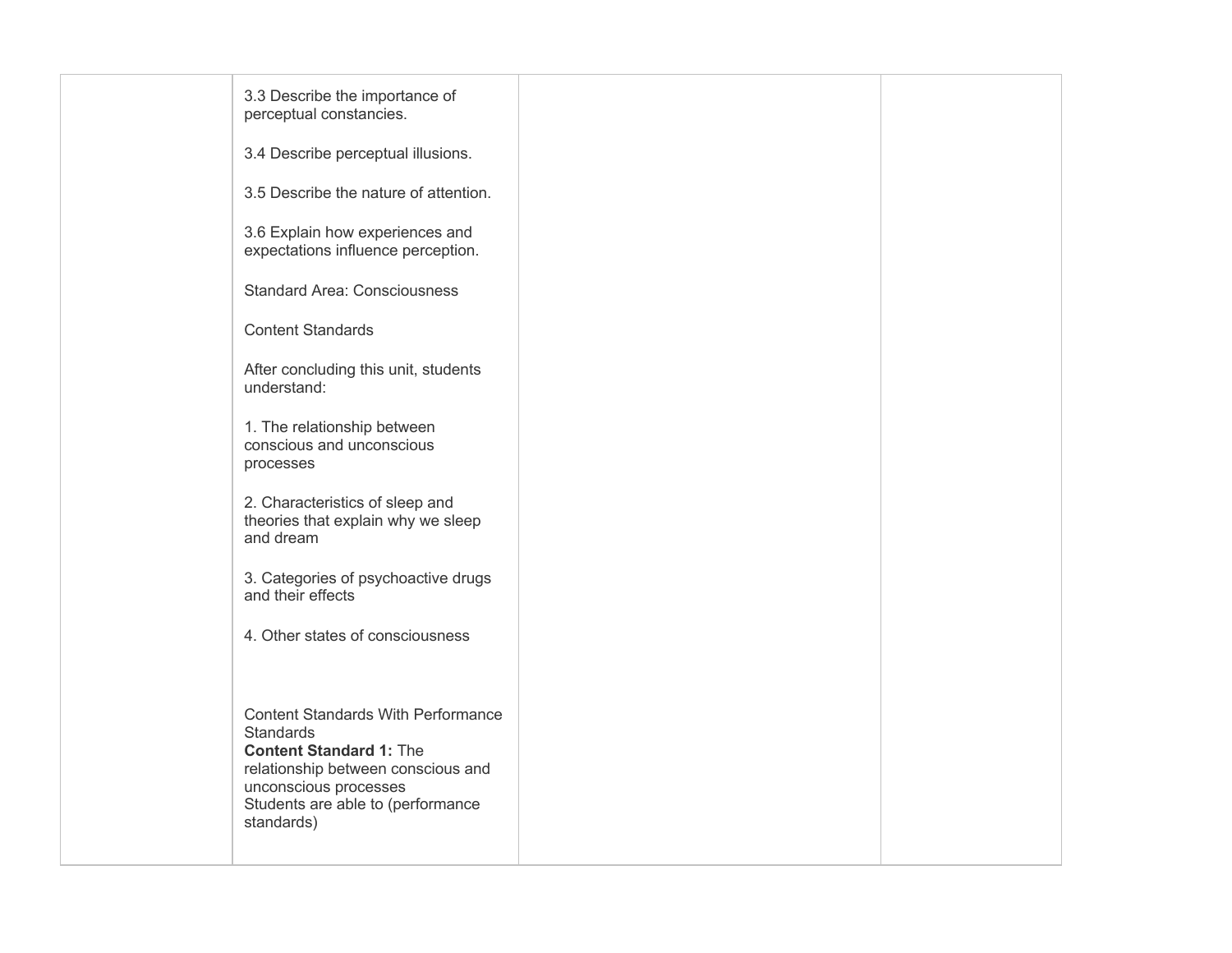| 1.1 Identify states of consciousness.                                                                                                                               |  |
|---------------------------------------------------------------------------------------------------------------------------------------------------------------------|--|
| 1.2 Distinguish between processing<br>which is conscious (i.e., explicit) and<br>other processing which happens<br>without conscious awareness (i.e.,<br>implicit). |  |
| <b>Content Standard 2: Characteristics</b><br>of sleep and theories that explain why<br>we sleep and dream<br>Students are able to (performance<br>standards)       |  |
| 2.1 Describe the circadian rhythm and<br>its relation to sleep.                                                                                                     |  |
| 2.2 Describe the sleep cycle.                                                                                                                                       |  |
| 2.3 Compare theories about the<br>functions of sleep.                                                                                                               |  |
| 2.4 Describe types of sleep disorders.                                                                                                                              |  |
| 2.5 Compare theories about the<br>functions of dreams.                                                                                                              |  |
| <b>Content Standard 3: Categories of</b><br>psychoactive drugs and their effects<br>Students are able to (performance<br>standards):                                |  |
|                                                                                                                                                                     |  |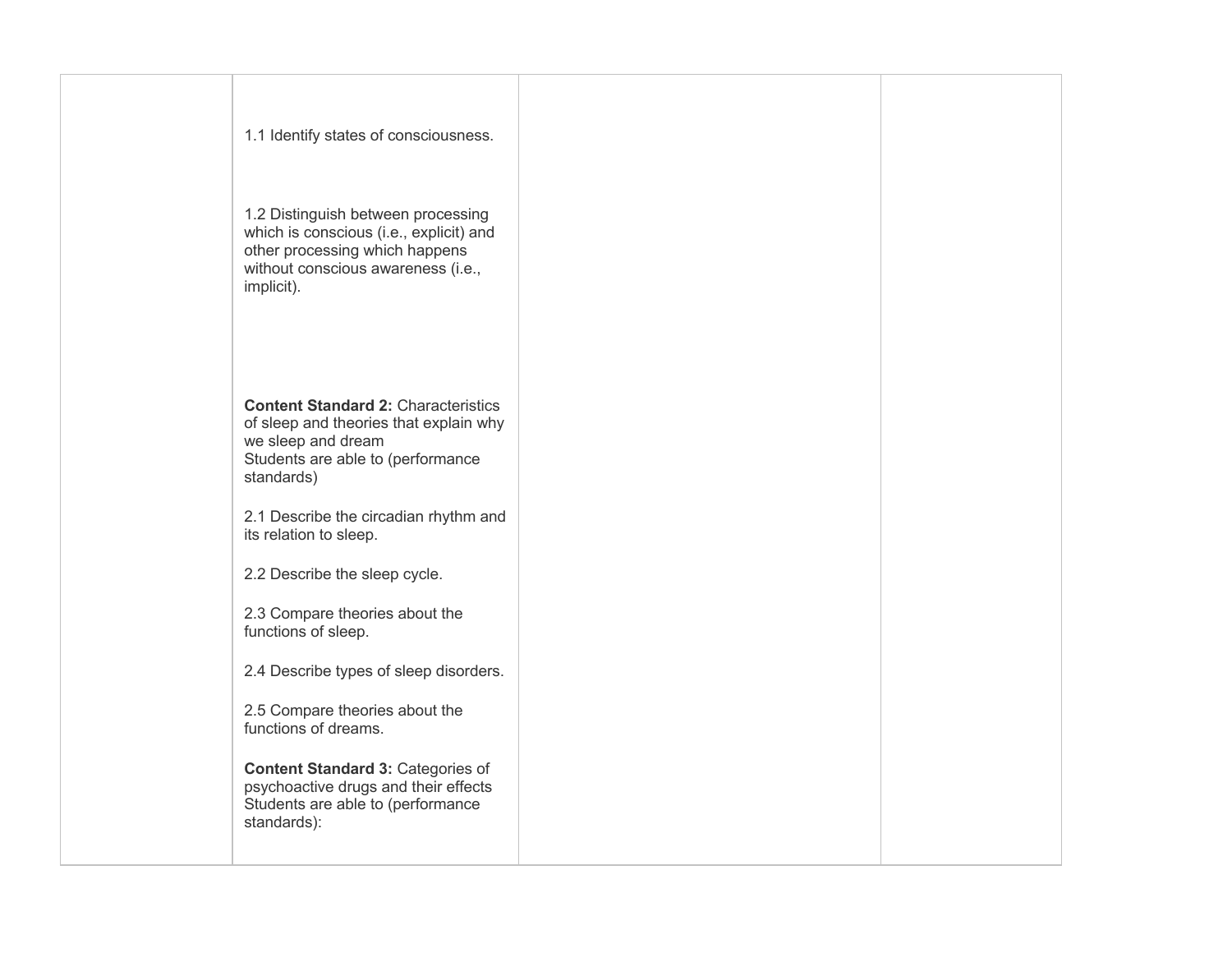|                                    | 3.1 Characterize the major categories<br>of psychoactive drugs and their<br>effects.<br>3.2 Describe how psychoactive drugs<br>act at the synaptic level.<br>3.3 Evaluate the biological and<br>psychological effects of psychoactive<br>drugs.<br>3.4 Explain how culture and<br>expectations influence the use and<br>experience of drugs.<br>Content Standard 4: Other states of<br>consciousness<br>Students are able to (performance<br>standards)<br>4.1 Describe meditation and<br>relaxation and their effects.<br>4.2 Describe hypnosis and<br>controversies surrounding its nature<br>and use.<br>4.3 Describe flow states.<br><b>Interdisciplinary Lesson.docx</b> |                                                                                                                                                                                                                                                                                           |                                                                                                                                                                                              |
|------------------------------------|-------------------------------------------------------------------------------------------------------------------------------------------------------------------------------------------------------------------------------------------------------------------------------------------------------------------------------------------------------------------------------------------------------------------------------------------------------------------------------------------------------------------------------------------------------------------------------------------------------------------------------------------------------------------------------|-------------------------------------------------------------------------------------------------------------------------------------------------------------------------------------------------------------------------------------------------------------------------------------------|----------------------------------------------------------------------------------------------------------------------------------------------------------------------------------------------|
| Development and<br>Learning Domain | Standard Area: Life Span<br>Development<br><b>Content Standards</b><br>After concluding this unit, students<br>understand:                                                                                                                                                                                                                                                                                                                                                                                                                                                                                                                                                    | NJ: 2016 SLS: English Language Arts<br>NJ: Grades 9-10<br><b>Reading: Literature</b><br><b>Key Ideas and Details</b><br>NJSLSA.R1 Read closely to determine<br>what the text says explicitly and to make<br>logical inferences and relevant<br>connections from it; cite specific textual | Elmhorst, William,<br>Miter, Katherine, and<br>Spillis, Mary.,<br>Psychology (2016).<br>New York: Prentice<br>Hall.<br><b>Other resources will</b><br>be used during this<br>course when and |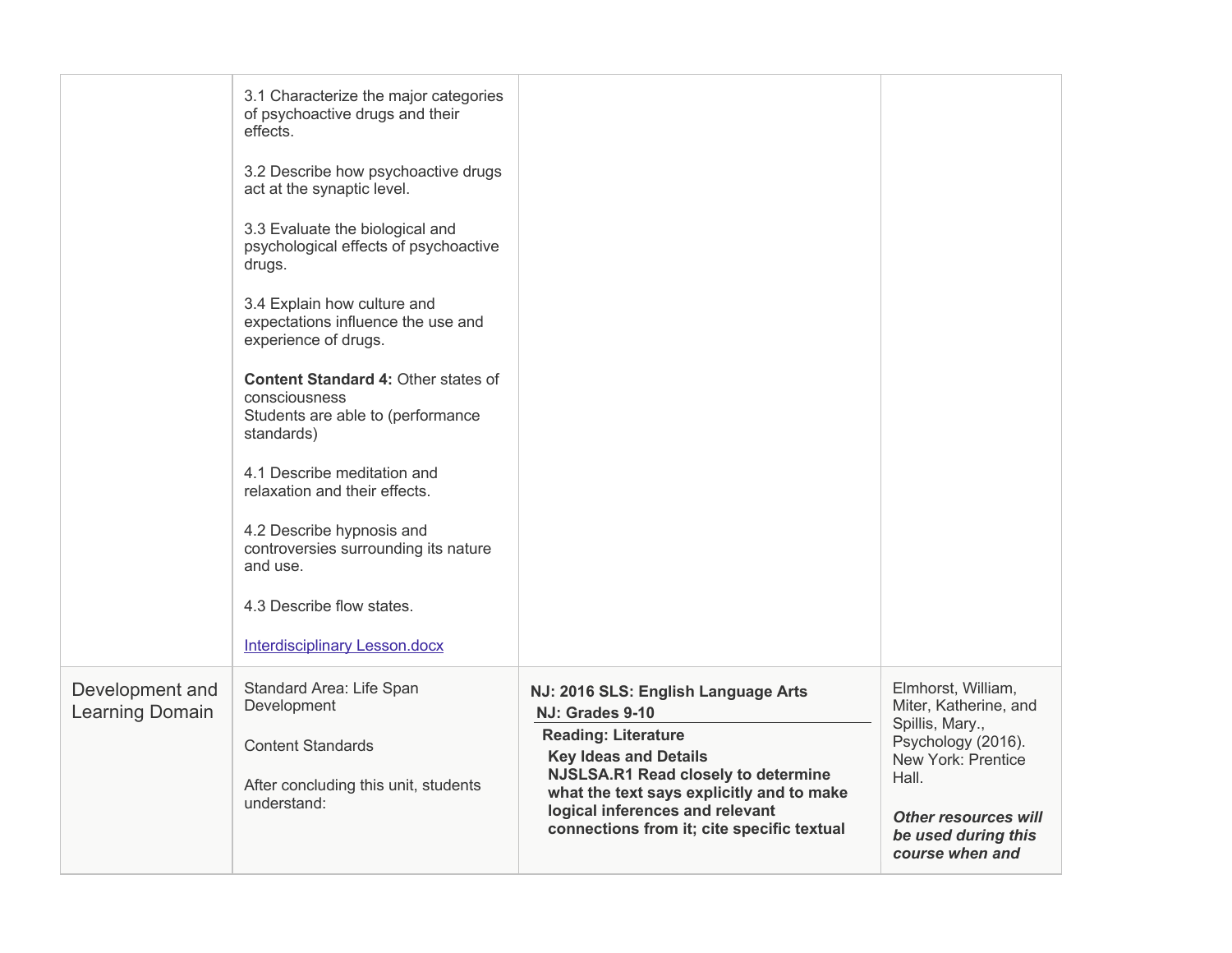| 1. Methods and issues in life span<br>development                                                                            | evidence when writing or speaking to<br>support conclusions drawn from the text.                                                                           | where deemed<br>appropriate. |
|------------------------------------------------------------------------------------------------------------------------------|------------------------------------------------------------------------------------------------------------------------------------------------------------|------------------------------|
| 2. Theories of life span development                                                                                         | RL.9-10.1 Cite strong and thorough textual<br>evidence and make relevant connections to                                                                    |                              |
| 3. Prenatal development and the<br>newborn                                                                                   | support analysis of what the text says<br>explicitly as well as inferentially, including<br>determining where the text leaves matters<br>uncertain.        |                              |
| 4. Infancy (i.e., the first two years of<br>life)                                                                            | <b>APA: National Standards for HS Psychology</b><br>Curricula (2011)                                                                                       |                              |
| 5. Childhood                                                                                                                 | <b>APA: High School</b>                                                                                                                                    |                              |
|                                                                                                                              | <b>Development and Learning Domain</b>                                                                                                                     |                              |
| 6. Adolescence                                                                                                               | Life Span development -- CONTENT<br><b>STANDARD 1: Methods and issues in life</b>                                                                          |                              |
| 7. Adulthood and aging                                                                                                       | span development                                                                                                                                           |                              |
| <b>Content Standards With Performance</b>                                                                                    | 1.1 Explain the interaction of environmental<br>and biological factors in development,<br>including the role of the brain in all aspects of<br>development |                              |
| <b>Standards</b><br><b>Content Standard 1: Methods and</b><br>issues in life span development                                | 1.2 Explain issues of continuity/discontinuity<br>and stability/ change                                                                                    |                              |
| Students are able to (performance<br>standards):                                                                             | 1.3 Distinguish methods used to study<br>development                                                                                                       |                              |
|                                                                                                                              | 1.4 Describe the role of sensitive and critical<br>periods in development                                                                                  |                              |
| 1.1 Explain the interaction of                                                                                               | 1.5 Discuss issues related to the end of life                                                                                                              |                              |
| environmental and biological factors<br>in development, including the role of<br>the brain in all aspects of<br>development. | <b>Life Span development -- CONTENT</b><br><b>STANDARD 2: Theories of life span</b><br>development                                                         |                              |
|                                                                                                                              | 2.1 Discuss theories of cognitive development                                                                                                              |                              |
|                                                                                                                              | 2.2 Discuss theories of moral development                                                                                                                  |                              |
| 1.2 Explain issues of                                                                                                        | 2.3 Discuss theories of social development                                                                                                                 |                              |
| continuity/discontinuity and<br>stability/change.                                                                            | <b>Life Span development -- CONTENT</b><br><b>STANDARD 3: Prenatal development and</b><br>the newborn                                                      |                              |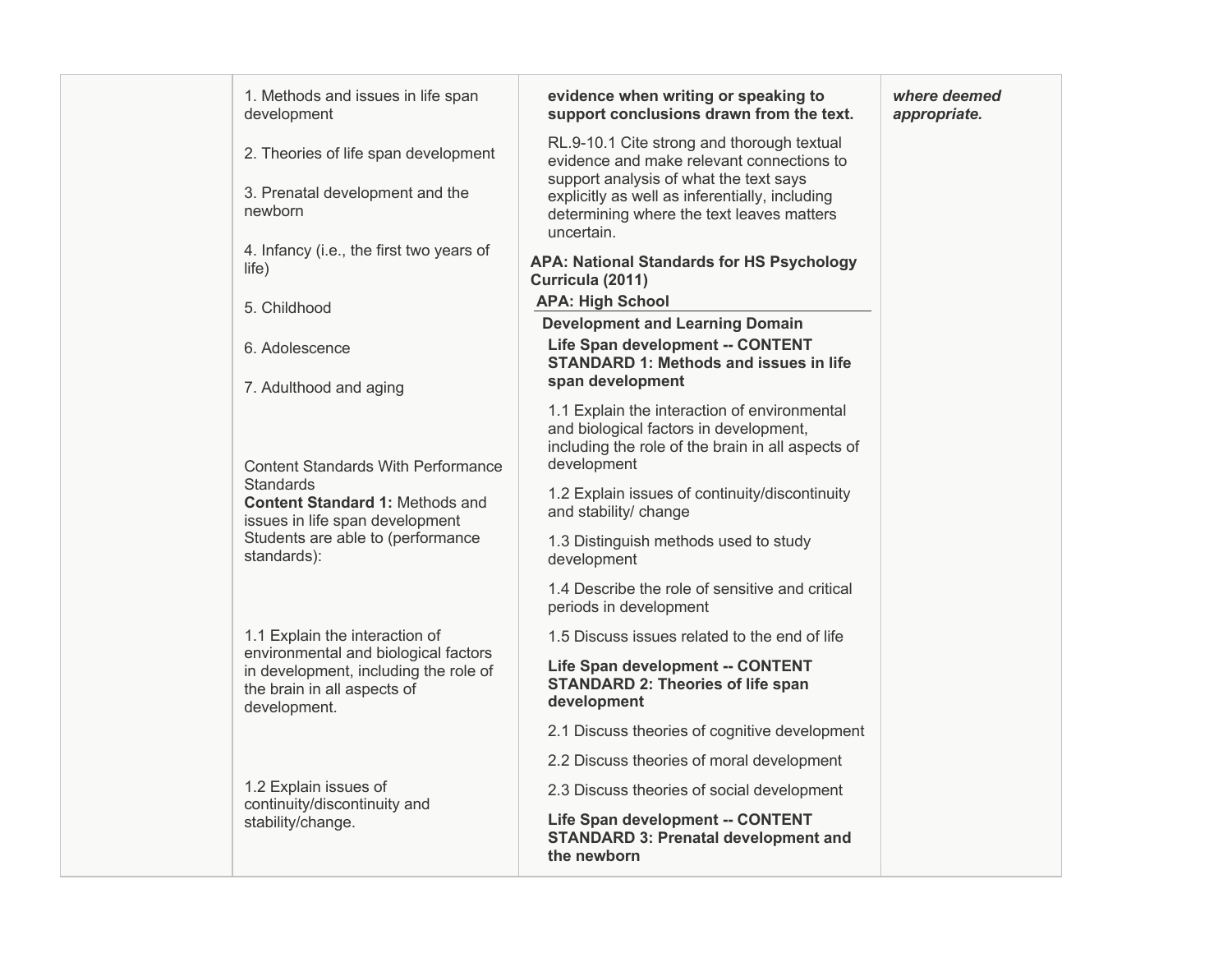| <b>Social Context</b><br>Domain | Sociocultural Context Domain<br><b>Standard Area: Social Interactions</b><br><b>Content Standards</b><br>After concluding this unit, students<br>understand:<br>1. Social cognition<br>2. Social influence<br>3. Social relations | NJ: 2016 SLS: English Language Arts<br>NJ: Grades 9-10<br><b>Reading: Literature</b><br><b>Key Ideas and Details</b><br>NJSLSA.R1 Read closely to determine<br>what the text says explicitly and to make<br>logical inferences and relevant<br>connections from it; cite specific textual<br>evidence when writing or speaking to<br>support conclusions drawn from the text.<br>RL.9-10.1 Cite strong and thorough textual<br>evidence and make relevant connections to<br>support analysis of what the text says<br>explicitly as well as inferentially, including | <b>Elmhorst, William,</b><br><b>Miter, Katherine, and</b><br>Spillis, Mary.,<br>Psychology (2016).<br><b>New York: Prentice</b><br>Hall.<br>Videos:<br><b>The Released</b><br><b>The Stanford Prison</b><br><b>Experiment</b><br><b>Other resources will</b><br>be used during this<br>course when and |
|---------------------------------|-----------------------------------------------------------------------------------------------------------------------------------------------------------------------------------------------------------------------------------|----------------------------------------------------------------------------------------------------------------------------------------------------------------------------------------------------------------------------------------------------------------------------------------------------------------------------------------------------------------------------------------------------------------------------------------------------------------------------------------------------------------------------------------------------------------------|--------------------------------------------------------------------------------------------------------------------------------------------------------------------------------------------------------------------------------------------------------------------------------------------------------|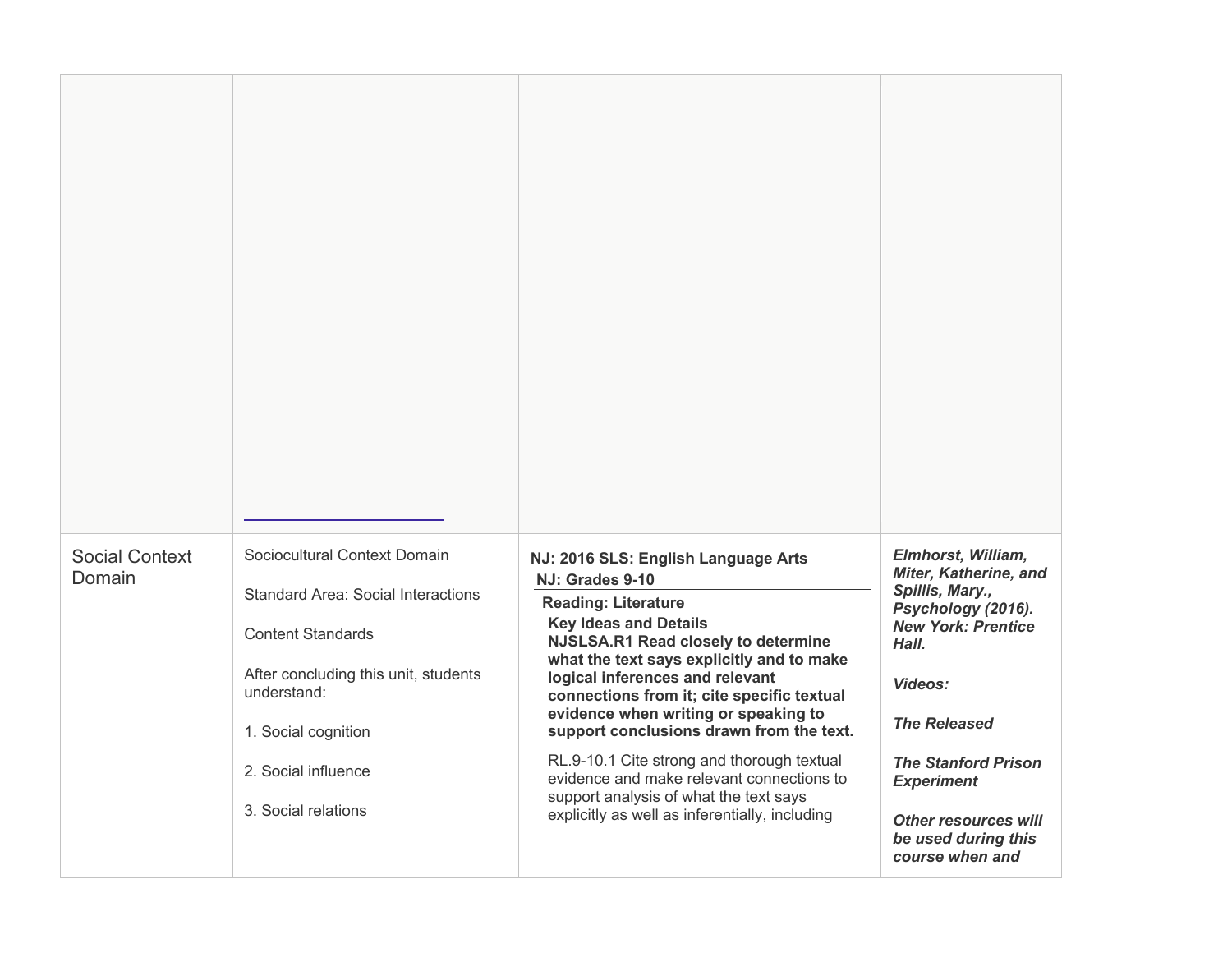| <b>Content Standards With Performance</b><br><b>Standards</b><br><b>Content Standard 1: Social cognition</b><br>Students are able to (performance<br>standards): | determining where the text leaves matters<br>uncertain.<br><b>APA: National Standards for HS Psychology</b><br>Curricula (2011)<br><b>APA: High School</b><br><b>Sociocultural Context Domain</b><br><b>Social Interactions -- CONTENT</b><br><b>STANDARD 1: Social cognition</b> | where deemed<br>appropriate. |
|------------------------------------------------------------------------------------------------------------------------------------------------------------------|-----------------------------------------------------------------------------------------------------------------------------------------------------------------------------------------------------------------------------------------------------------------------------------|------------------------------|
| 1.1 Describe attributional<br>explanations of behavior.                                                                                                          | 1.1 Describe attributional explanations of<br>behavior                                                                                                                                                                                                                            |                              |
|                                                                                                                                                                  | 1.2 Describe the relationship between<br>attitudes (implicit and explicit) and behavior                                                                                                                                                                                           |                              |
| 1.2 Describe the relationship between<br>attitudes (implicit and explicit) and                                                                                   | 1.3 Identify persuasive methods used to<br>change attitudes                                                                                                                                                                                                                       |                              |
| behavior.                                                                                                                                                        | <b>Social Interactions -- CONTENT</b><br><b>STANDARD 2: Social influence</b>                                                                                                                                                                                                      |                              |
|                                                                                                                                                                  | 2.1 Describe the power of the situation                                                                                                                                                                                                                                           |                              |
| 1.3 Identify persuasive methods used<br>to change attitudes.                                                                                                     | 2.2 Describe effects of others' presence on<br>individuals' behavior                                                                                                                                                                                                              |                              |
|                                                                                                                                                                  | 2.3 Describe how group dynamics influence<br>behavior                                                                                                                                                                                                                             |                              |
|                                                                                                                                                                  | 2.4 Discuss how an individual influences<br>group behavior                                                                                                                                                                                                                        |                              |
| <b>Content Standard 2: Social influence</b><br>Students are able to (performance                                                                                 | <b>Social Interactions -- CONTENT</b><br><b>STANDARD 3: Social relations</b>                                                                                                                                                                                                      |                              |
| standards):<br>2.1 Describe the power of the                                                                                                                     | 3.1 Discuss the nature and effects of<br>stereotyping, prejudice, and discrimination                                                                                                                                                                                              |                              |
| situation.                                                                                                                                                       | 3.2 Describe determinants of prosocial<br>behavior                                                                                                                                                                                                                                |                              |
| 2.2 Describe effects of others'<br>presence on individuals' behavior.                                                                                            | 3.3 Discuss influences upon aggression and<br>conflict                                                                                                                                                                                                                            |                              |
|                                                                                                                                                                  | 3.4 Discuss factors influencing attraction and<br>relationships                                                                                                                                                                                                                   |                              |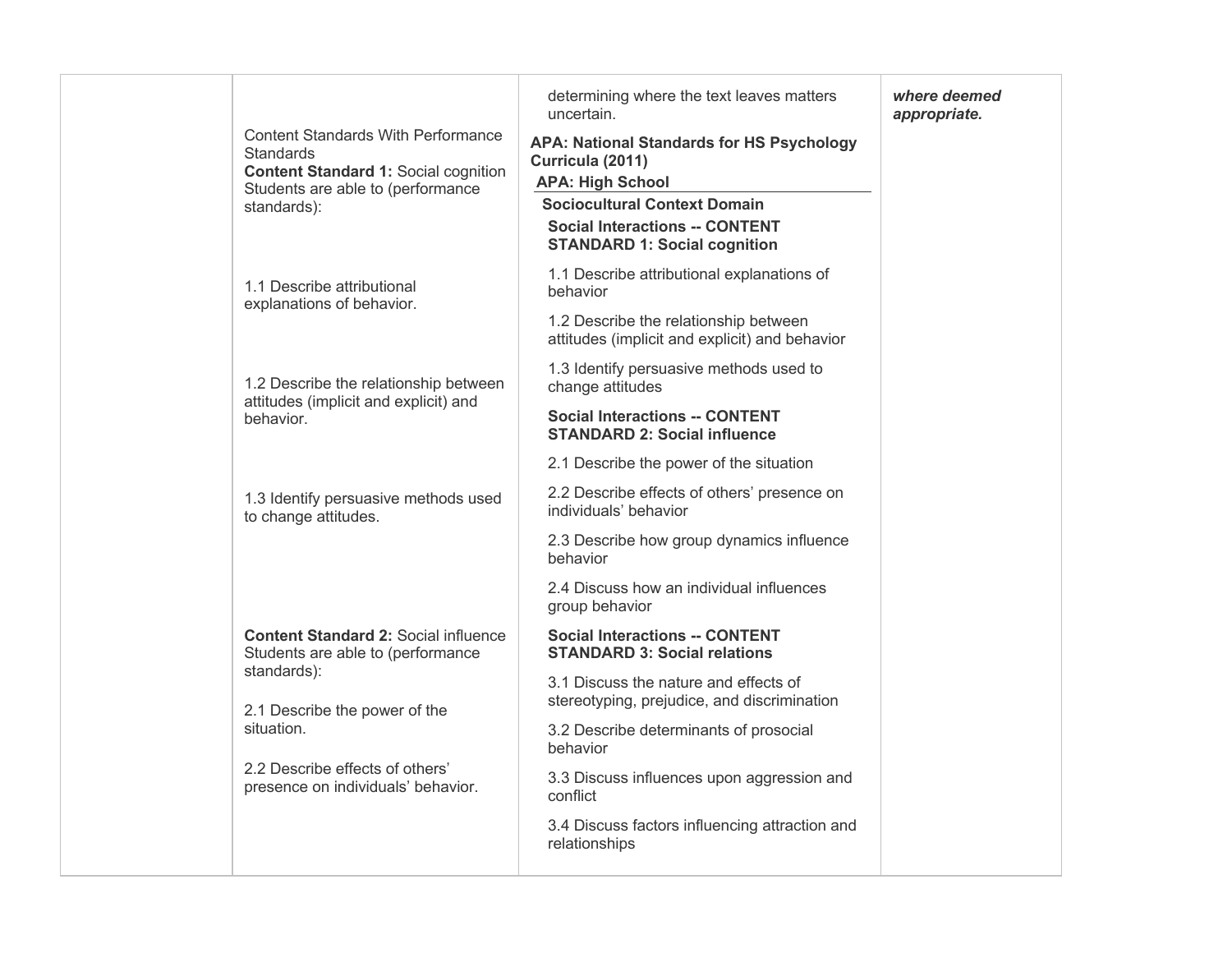| 2.3 Describe how group dynamics<br>influence behavior.                | <b>Sociocultural Diversity -- CONTENT</b><br><b>STANDARD 1: Social and cultural diversity</b>                        |
|-----------------------------------------------------------------------|----------------------------------------------------------------------------------------------------------------------|
| 2.4 Discuss how an individual                                         | 1.1 Define culture and diversity                                                                                     |
| influences group behavior.                                            | 1.2 Identify how cultures change over time<br>and vary within nations and internationally                            |
| <b>Content Standard 3: Social relations</b>                           | 1.3 Discuss the relationship between culture<br>and conceptions of self and identity                                 |
| Students are able to (performance<br>standards):                      | 1.4 Discuss psychological research examining<br>race and ethnicity                                                   |
| 3.1 Discuss the nature and effects of<br>stereotyping, prejudice, and | 1.5 Discuss psychological research examining<br>socioeconomic status                                                 |
| discrimination.                                                       | 1.6 Discuss how privilege and social power<br>structures relate to stereotypes, prejudice, and<br>discrimination     |
| 3.2 Describe determinants of<br>prosocial behavior.                   | <b>Sociocultural Diversity -- CONTENT</b><br><b>STANDARD 2: Diversity among individuals</b>                          |
| 3.3 Discuss influences upon<br>aggression and conflict.               | 2.1 Discuss psychological research examining<br>gender identity                                                      |
| 3.4 Discuss factors influencing<br>attraction and relationships.      | 2.2 Discuss psychological research examining<br>diversity in sexual orientation                                      |
| <b>Standard Area: Sociocultural Diversity</b>                         | 2.3 Compare and contrast gender identity and<br>sexual orientation                                                   |
| <b>Content Standards</b>                                              | 2.4 Discuss psychological research examining<br>gender similarities and differences and the                          |
| After concluding this unit, students<br>understand:                   | impact of gender discrimination                                                                                      |
| 1. Social and cultural diversity                                      | 2.5 Discuss the psychological research on<br>gender and how the roles of women and men<br>in societies are perceived |
| 2. Diversity among individuals                                        | 2.6 Examine how perspectives affect<br>stereotypes and treatment of minority and<br>majority groups in society       |
| <b>Content Standards With Performance</b><br>Standards                |                                                                                                                      |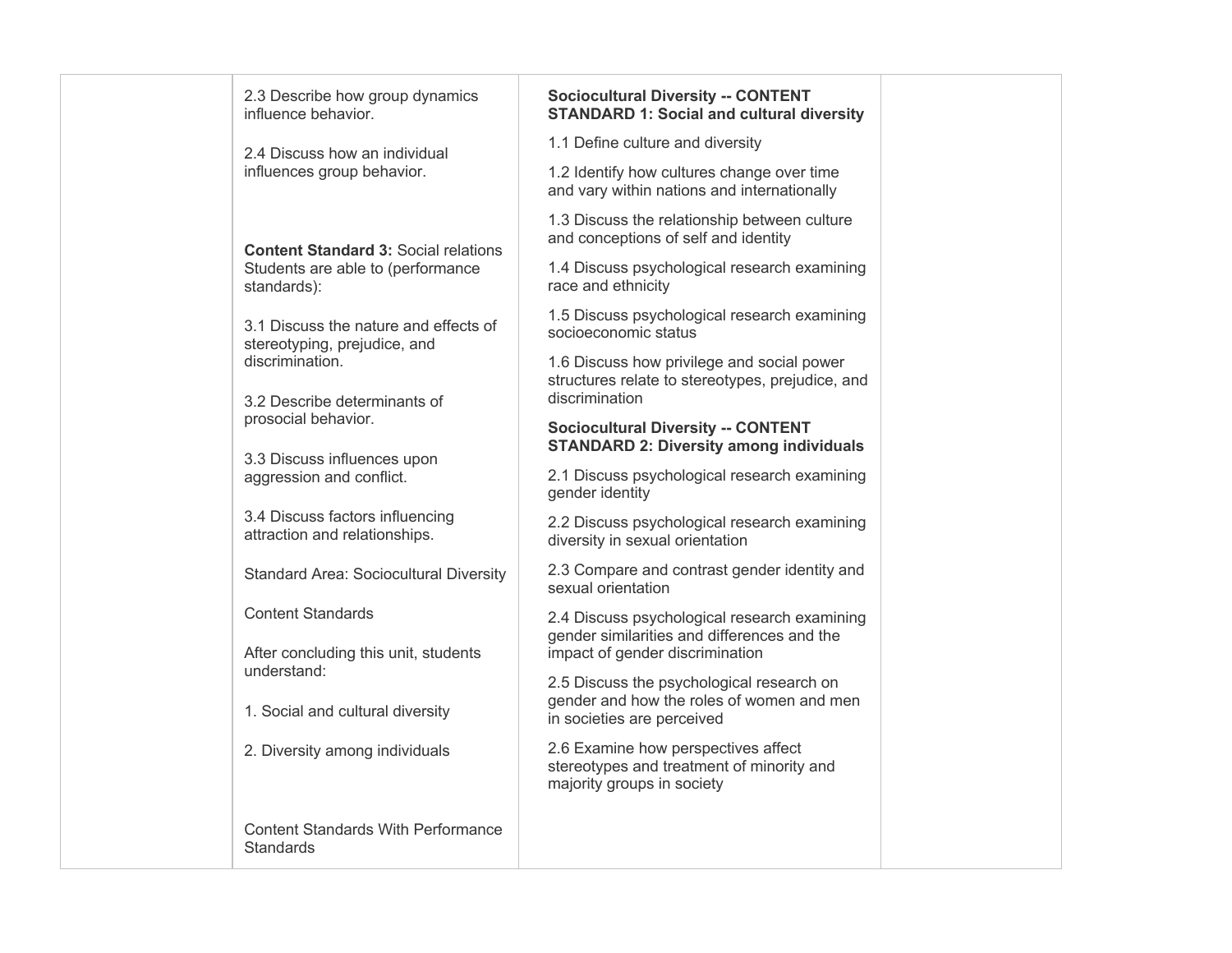| <b>Content Standard 1: Social and</b><br>cultural diversity<br>Students are able to (performance<br>standards):      | 2.7 Discuss psychological research examining<br>differences in individual cognitive and physical<br>abilities<br>Copyright © State of New Jersey, 1996 - 2016.<br><b>Interdisciplinary Lesson.docx</b> |  |
|----------------------------------------------------------------------------------------------------------------------|--------------------------------------------------------------------------------------------------------------------------------------------------------------------------------------------------------|--|
| 1.1 Define culture and diversity.                                                                                    |                                                                                                                                                                                                        |  |
| 1.2 Identify how cultures change over<br>time and vary within nations as well<br>as internationally.                 |                                                                                                                                                                                                        |  |
| 1.3 Discuss the relationship between<br>culture and conceptions of self and<br>identity.                             |                                                                                                                                                                                                        |  |
| 1.4 Discuss psychological research<br>examining race and ethnicity.                                                  |                                                                                                                                                                                                        |  |
| 1.5 Discuss psychological research<br>examining socioeconomic status.                                                |                                                                                                                                                                                                        |  |
| 1.6 Discuss how privilege and social<br>power structures relate to<br>stereotypes, prejudice, and<br>discrimination. |                                                                                                                                                                                                        |  |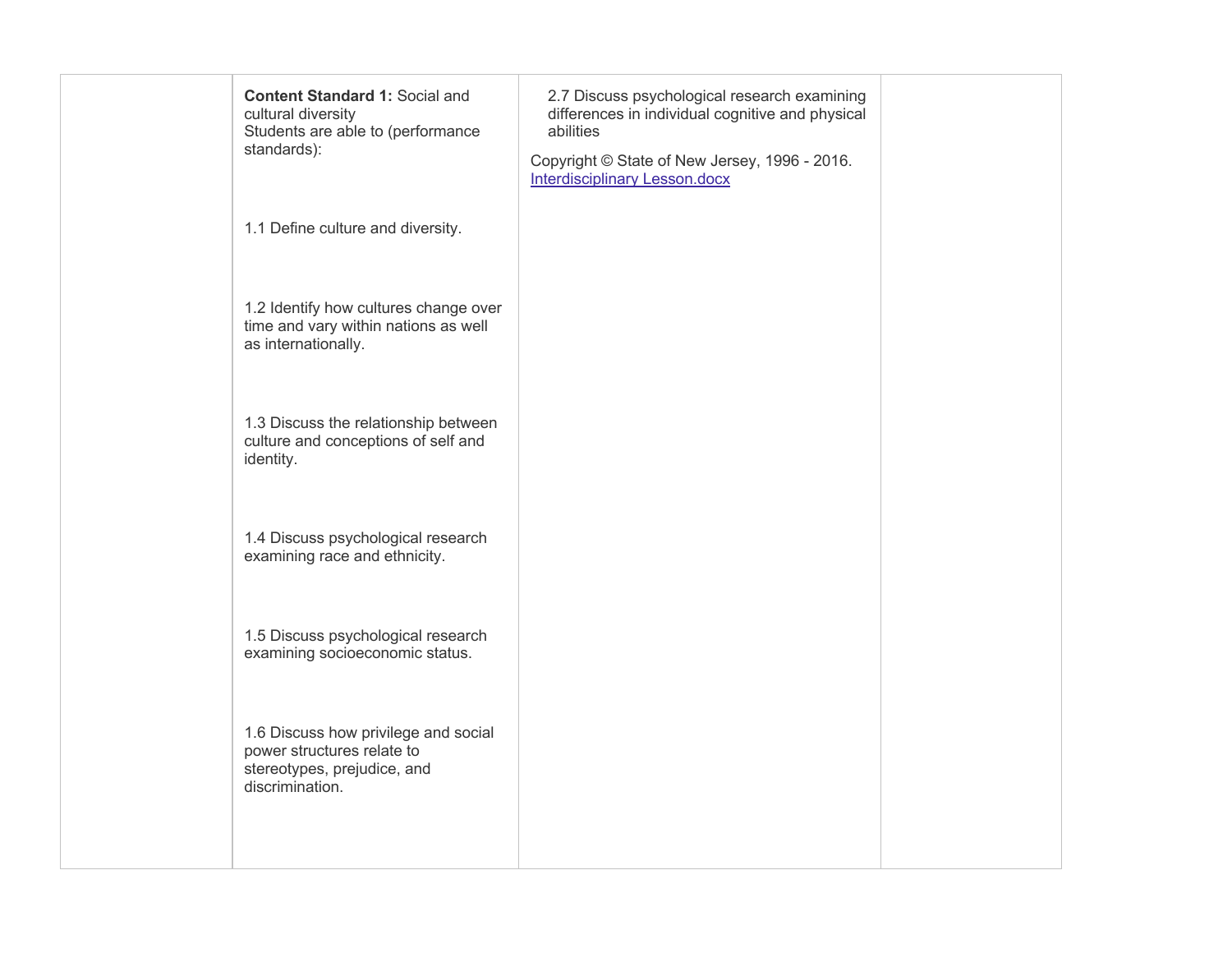|                         | <b>Content Standard 2: Diversity</b><br>among individuals<br>Students are able to (performance<br>standards):                      |                                                                                      |                                                                                      |
|-------------------------|------------------------------------------------------------------------------------------------------------------------------------|--------------------------------------------------------------------------------------|--------------------------------------------------------------------------------------|
|                         | 2.1 Discuss psychological research<br>examining gender identity.                                                                   |                                                                                      |                                                                                      |
|                         | 2.2 Discuss psychological research<br>examining diversity in sexual<br>orientation.                                                |                                                                                      |                                                                                      |
|                         | 2.3 Compare and contrast gender<br>identity and sexual orientation.                                                                |                                                                                      |                                                                                      |
|                         | 2.4 Discuss psychological research<br>examining gender similarities and<br>differences and the impact of gender<br>discrimination. |                                                                                      |                                                                                      |
|                         | 2.5 Discuss the psychological<br>research on gender and how the roles<br>of women and men in societies are<br>perceived.           |                                                                                      |                                                                                      |
|                         | 2.6 Examine how perspectives affect<br>stereotypes and treatment of minority<br>and majority groups in society.                    |                                                                                      |                                                                                      |
|                         | 2.7 Discuss psychological research<br>examining differences in individual<br>cognitive and physical abilities.                     |                                                                                      |                                                                                      |
|                         | <b>Interdisciplinary Lesson.docx</b>                                                                                               |                                                                                      |                                                                                      |
| <b>Cognitive Domain</b> | <b>Cognition Domain</b>                                                                                                            | NJ: 2016 SLS: English Language Arts<br>NJ: Grades 9-10<br><b>Reading: Literature</b> | Elmhorst, William,<br>Miter, Katherine, and<br>Spillis, Mary.,<br>Psychology (2016). |
|                         |                                                                                                                                    |                                                                                      |                                                                                      |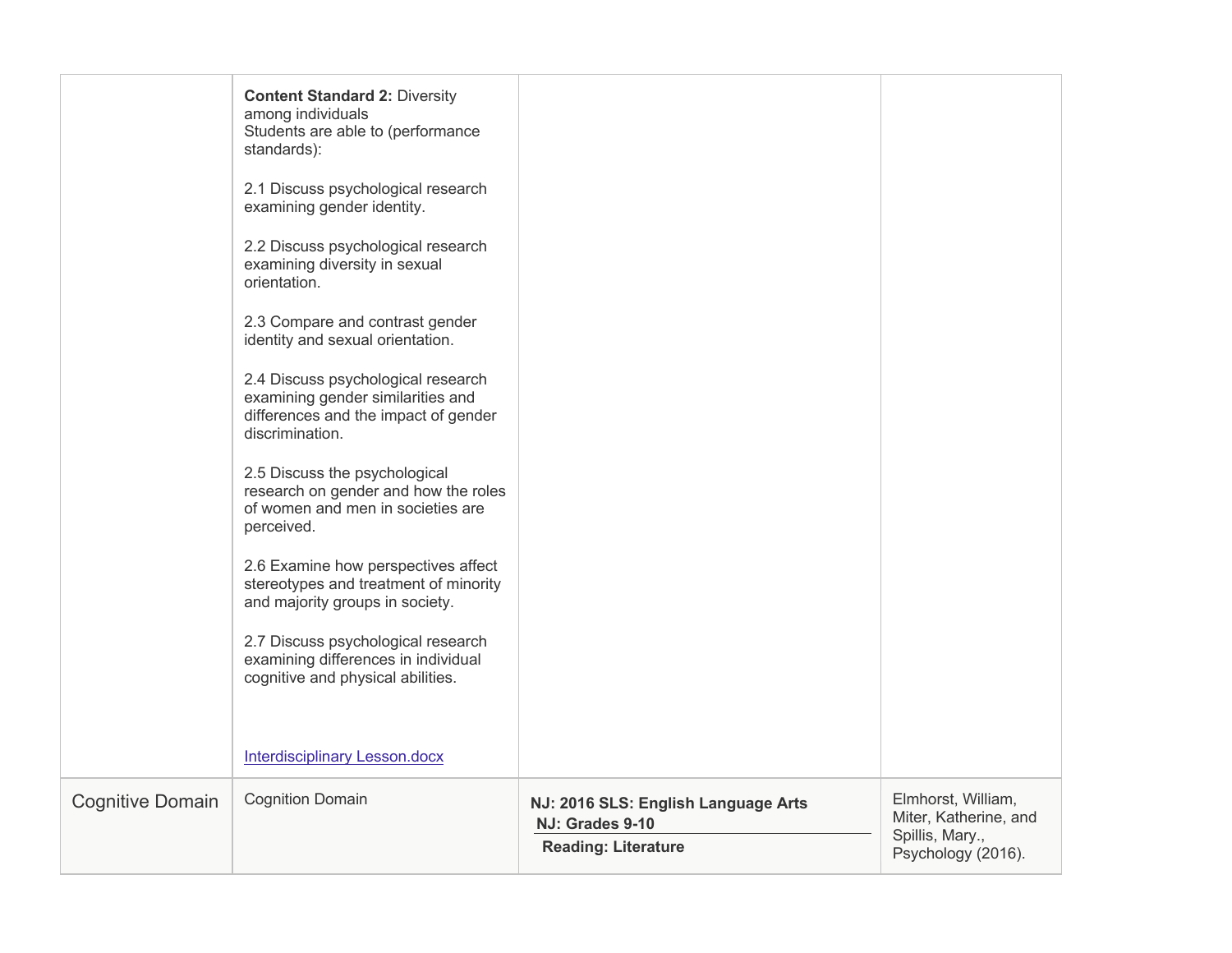| <b>Standard Area: Memory</b><br><b>Content Standards</b><br>After concluding this unit, students<br>understand:<br>1. Encoding of memory<br>2. Storage of memory<br>3. Retrieval of memory                                | <b>Key Ideas and Details</b><br>NJSLSA.R1 Read closely to determine<br>what the text says explicitly and to make<br>logical inferences and relevant<br>connections from it; cite specific textual<br>evidence when writing or speaking to<br>support conclusions drawn from the text.<br>RL.9-10.1 Cite strong and thorough textual<br>evidence and make relevant connections to<br>support analysis of what the text says<br>explicitly as well as inferentially, including<br>determining where the text leaves matters<br>uncertain. | New York: Prentice<br>Hall.<br><b>Other resources will</b><br>be used during this<br>course when and<br>where deemed<br>appropriate. |
|---------------------------------------------------------------------------------------------------------------------------------------------------------------------------------------------------------------------------|-----------------------------------------------------------------------------------------------------------------------------------------------------------------------------------------------------------------------------------------------------------------------------------------------------------------------------------------------------------------------------------------------------------------------------------------------------------------------------------------------------------------------------------------|--------------------------------------------------------------------------------------------------------------------------------------|
| <b>Content Standards With Performance</b><br><b>Standards</b><br><b>Content Standard 1: Encoding of</b><br>memory<br>Students are able to (performance<br>standards):<br>1.1 Identify factors that influence<br>encoding. | <b>APA: National Standards for HS Psychology</b><br>Curricula (2011)<br><b>APA: High School</b><br><b>Cognition Domain</b><br><b>Memory -- CONTENT STANDARD 1:</b><br><b>Encoding of memory</b><br>1.1 Identify factors that influence encoding<br>1.2 Characterize the difference between<br>shallow (surface) and deep (elaborate)<br>processing<br>1.3 Discuss strategies for improving the<br>encoding of memory                                                                                                                    |                                                                                                                                      |
| 1.2 Characterize the difference<br>between shallow (surface) and deep<br>(elaborate) processing.<br>1.3 Discuss strategies for improving<br>the encoding of memory.<br>Content Standard 2: Storage of<br>memory           | <b>Memory -- CONTENT STANDARD 2:</b><br><b>Storage of memory</b><br>2.1 Describe the differences between working<br>memory and long-term memory<br>2.2 Identify and explain biological processes<br>related to how memory is stored<br>2.3 Discuss types of memory and memory<br>disorders (e.g., amnesias, dementias)<br>2.4 Discuss strategies for improving the<br>storage of memories                                                                                                                                               |                                                                                                                                      |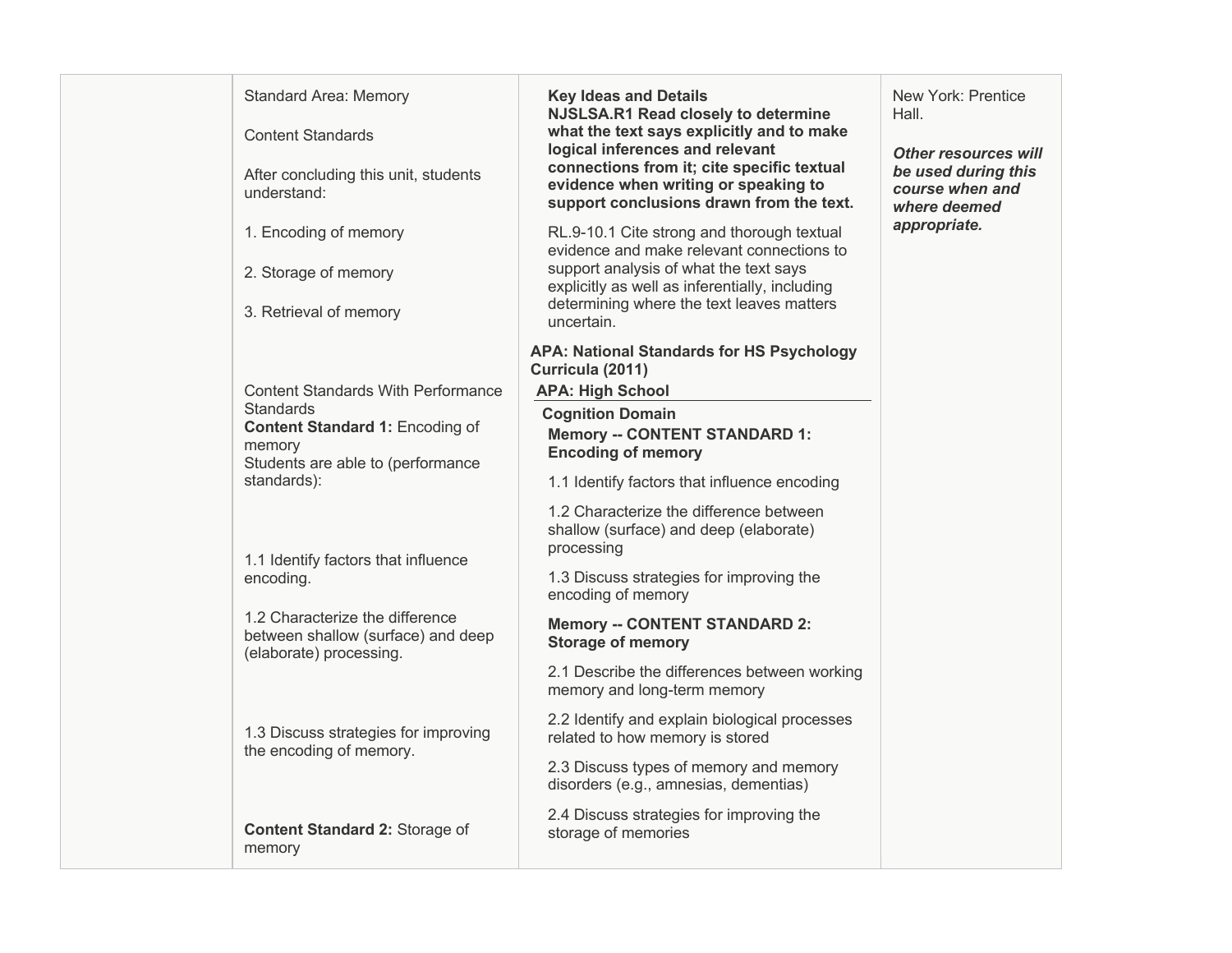| Individual<br>Variations<br>Domain | <b>Standard Area: Motivation</b><br><b>Content Standards</b><br>After concluding this unit, students<br>understand:<br>1. Perspectives on motivation<br>2. Domains of motivated behavior in<br>humans and non-human animals<br><b>Content Standards With Performance</b><br>Standards<br><b>Content Standard 1: Perspectives</b><br>on motivation<br>Students are able to (performance<br>standards): | NJ: 2016 SLS: English Language Arts<br><b>NJ: Grades 11-12</b><br><b>Reading: Literature</b><br><b>Key Ideas and Details</b><br>NJSLSA.R1 Read closely to determine<br>what the text says explicitly and to make<br>logical inferences and relevant<br>connections from it; cite specific textual<br>evidence when writing or speaking to<br>support conclusions drawn from the text.<br>RL.11-12.1 Cite strong and thorough textual<br>evidence and make relevant connections to<br>support analysis of what the text says<br>explicitly as well as inferences drawn from the<br>text, including determining where the text<br>leaves matters uncertain.<br><b>APA: National Standards for HS Psychology</b><br>Curricula (2011)<br><b>APA: High School</b><br><b>Individual Variations Domain</b> | Elmhorst, William,<br>Miter, Katherine, and<br>Spillis, Mary.,<br>Psychology (2016).<br>New York: Prentice<br>Hall.<br><b>Other resources will</b><br>be used during this<br>course when and<br>where deemed<br>appropriate. |
|------------------------------------|-------------------------------------------------------------------------------------------------------------------------------------------------------------------------------------------------------------------------------------------------------------------------------------------------------------------------------------------------------------------------------------------------------|-----------------------------------------------------------------------------------------------------------------------------------------------------------------------------------------------------------------------------------------------------------------------------------------------------------------------------------------------------------------------------------------------------------------------------------------------------------------------------------------------------------------------------------------------------------------------------------------------------------------------------------------------------------------------------------------------------------------------------------------------------------------------------------------------------|------------------------------------------------------------------------------------------------------------------------------------------------------------------------------------------------------------------------------|
|                                    | 1.1 Explain biologically based<br>theories of motivation.                                                                                                                                                                                                                                                                                                                                             | <b>Motivation -- CONTENT STANDARD 1:</b><br><b>Perspectives on motivation</b><br>1.1 Explain biologically based theories of<br>motivation                                                                                                                                                                                                                                                                                                                                                                                                                                                                                                                                                                                                                                                           |                                                                                                                                                                                                                              |
|                                    | 1.2 Explain cognitively based theories<br>of motivation.                                                                                                                                                                                                                                                                                                                                              | 1.2 Explain cognitively based theories of<br>motivation<br>1.3 Explain humanistic theories of motivation                                                                                                                                                                                                                                                                                                                                                                                                                                                                                                                                                                                                                                                                                            |                                                                                                                                                                                                                              |
|                                    |                                                                                                                                                                                                                                                                                                                                                                                                       | 1.4 Explain the role of culture in human<br>motivation                                                                                                                                                                                                                                                                                                                                                                                                                                                                                                                                                                                                                                                                                                                                              |                                                                                                                                                                                                                              |
|                                    | 1.3 Explain humanistic theories of<br>motivation.                                                                                                                                                                                                                                                                                                                                                     | <b>Motivation -- CONTENT STANDARD 2:</b><br>Domains of motivated behavior in humans<br>and non-human animals                                                                                                                                                                                                                                                                                                                                                                                                                                                                                                                                                                                                                                                                                        |                                                                                                                                                                                                                              |
|                                    |                                                                                                                                                                                                                                                                                                                                                                                                       | 2.1 Discuss eating behavior                                                                                                                                                                                                                                                                                                                                                                                                                                                                                                                                                                                                                                                                                                                                                                         |                                                                                                                                                                                                                              |
|                                    |                                                                                                                                                                                                                                                                                                                                                                                                       | 2.2 Discuss sexual behavior and orientation                                                                                                                                                                                                                                                                                                                                                                                                                                                                                                                                                                                                                                                                                                                                                         |                                                                                                                                                                                                                              |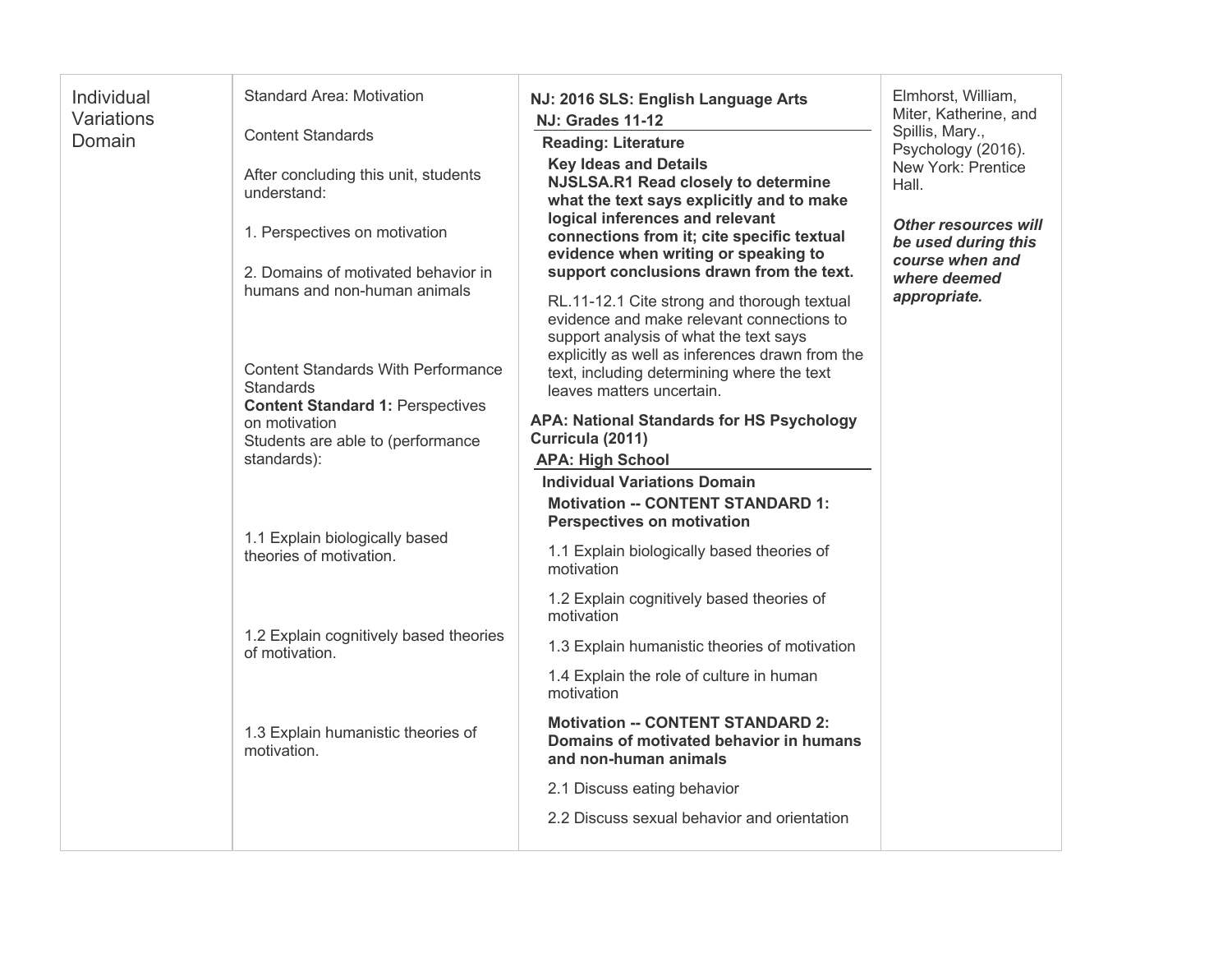| 1.4 Explain the role of culture in                                        | 2.3 Discuss achievement motivation                                                                                                  |  |
|---------------------------------------------------------------------------|-------------------------------------------------------------------------------------------------------------------------------------|--|
| human motivation.                                                         | 2.4 Discuss other ways in which humans and<br>non-human animals are motivated                                                       |  |
|                                                                           | <b>Emotion -- CONTENT STANDARD 1:</b><br><b>Perspectives on emotion</b>                                                             |  |
| <b>Content Standard 2: Domains of</b><br>motivated behavior in humans and | 1.1 Explain the biological and cognitive<br>components of emotion                                                                   |  |
| non-human animals<br>Students are able to (performance                    | 1.2 Discuss psychological research on basic<br>human emotions                                                                       |  |
| standards):<br>2.1 Discuss eating behavior.                               | 1.3 Differentiate among theories of emotional<br>experience                                                                         |  |
| 2.2 Discuss sexual behavior and                                           | <b>Emotion -- CONTENT STANDARD 2:</b><br><b>Emotional interpretation and expression</b>                                             |  |
| orientation.<br>2.3 Discuss achievement motivation.                       | 2.1 Explain how biological factors influence<br>emotional interpretation and expression                                             |  |
| 2.4 Discuss other ways in which                                           | 2.2 Explain how culture and gender influence<br>emotional interpretation and expression                                             |  |
| humans and non-human animals are<br>motivated.                            | 2.3 Explain how other environmental factors<br>influence emotional interpretation and<br>expression                                 |  |
| <b>Standard Area: Emotion</b>                                             | <b>Emotion -- CONTENT STANDARD 3:</b><br>Domains of emotional behavior                                                              |  |
| <b>Content Standards</b>                                                  | 3.1 Identify biological and environmental<br>influences on the expression and experience<br>of negative emotions, such as fear      |  |
| After concluding this unit, students<br>understand:                       | 3.2 Identify biological and environmental<br>influences on the expression and experience<br>of positive emotions, such as happiness |  |
| 1. Perspectives on emotion                                                | <b>Personality -- CONTENT STANDARD 1:</b><br><b>Perspectives on personality</b>                                                     |  |
| 2. Emotional interpretation and<br>expression                             | 1.1 Evaluate psychodynamic theories                                                                                                 |  |
| 3. Domains of emotional behavior                                          | 1.2 Evaluate trait theories                                                                                                         |  |
|                                                                           |                                                                                                                                     |  |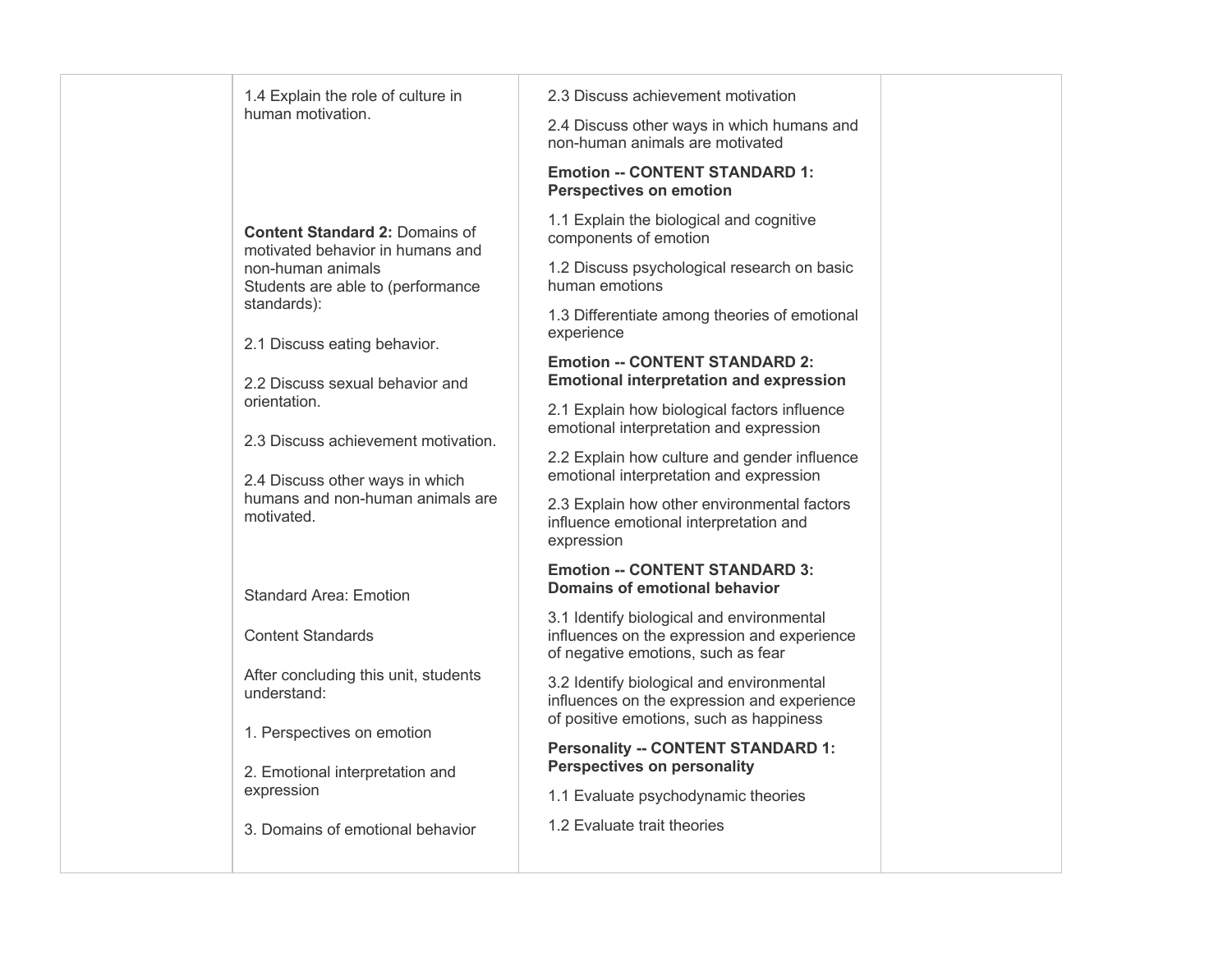Content Standards With Performance  **Content Standard 1:** Perspectives Students are able to (performance **Standards** on emotion standards):

1.1 Explain the biological and cognitive components of emotion.

1.2 Discuss psychological research on basic human emotions.

1.3 Differentiate among theories of emotional experience.

 **Content Standard 2:** Emotional interpretation and expression Students are able to (performance standards):

 2.1 Explain how biological factors influence emotional interpretation and expression.

1.3 Evaluate humanistic theories

1.4 Evaluate social–cognitive theories

## **Assessment of personality Personality -- CONTENT STANDARD 2:**

2.1 Differentiate personality assessment techniques

2.2 Discuss the reliability and validity of personality assessment techniques

## **Personality -- CONTENT STANDARD 3: Issues in personality**

3.1 Discuss biological and situational influences

3.2 Discuss stability and change

3.3 Discuss connections to health and work

3.4 Discuss self-concept

 collectivistic cultural per - spectives relate to 3.5 Analyze how individualistic and personality

## **Psychological Disorders -- CONTENT STANDARD 1: Perspectives on abnormal behavior**

1.1 Define psychologically abnormal behavior

1.2 Describe historical and cross-cultural views of abnormality

1.3 Describe major models of abnormality

1.4 Discuss how stigma relates to abnormal behavior

 1.5 Discuss the impact of psychological disorders on the individual, family, and society

 **Psychological Disorders -- CONTENT STANDARD 2: Categories of psychological disorders**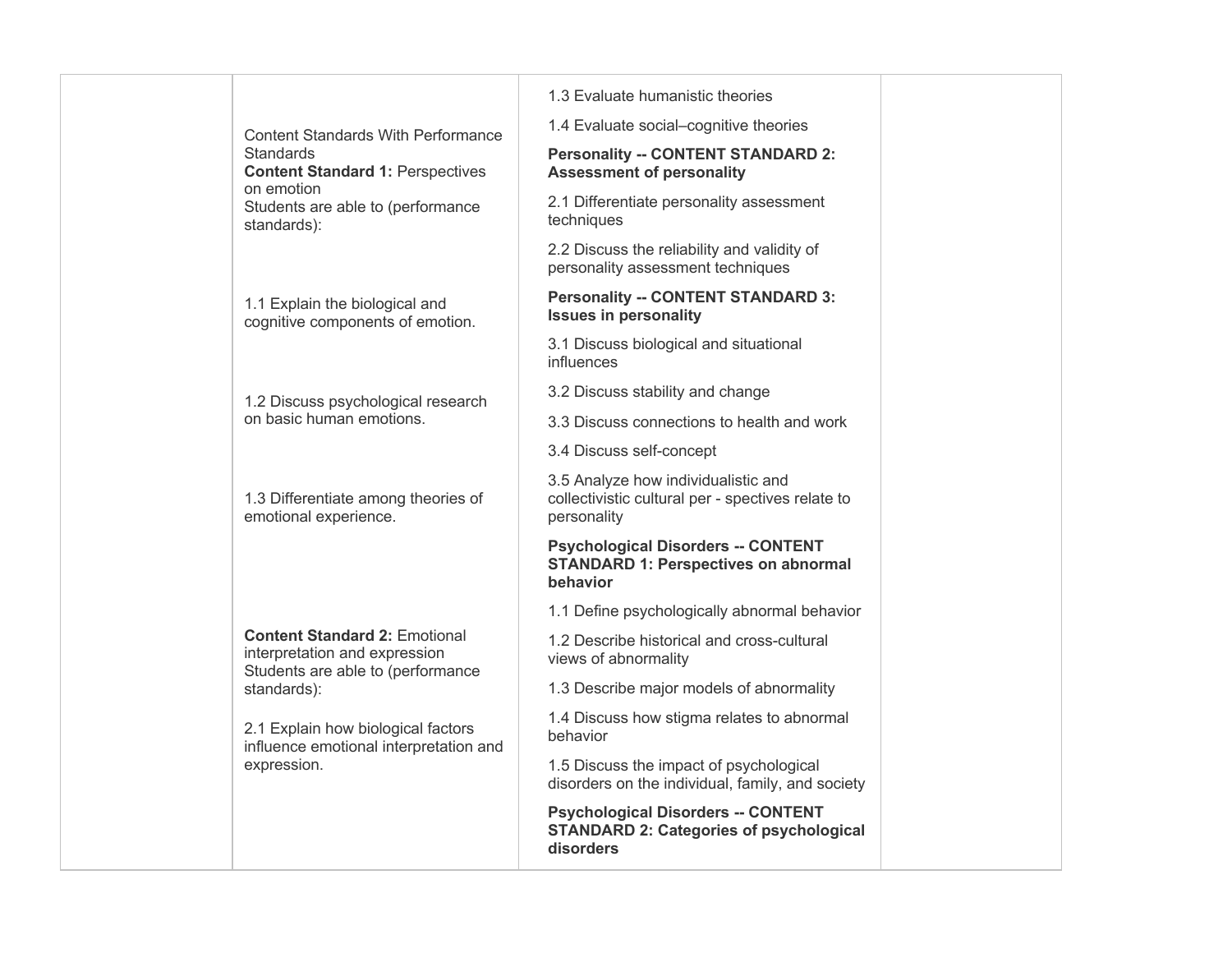influence emotional interpretation and 2.2 Explain how culture and gender expression.

 2.3 Explain how other environmental interpretation and expression. factors influence emotional

 **Content Standard 3:** Domains of Students are able to (performance emotional behavior standards):

3.1 Identify biological and environmental influences on the expression and experience of negative emotions, such as fear.

3.2 Identify biological and environmental influences on the expression and experience of positive emotions, such as happiness.

 Content Standards With Performance  **Content Standard 1:** Perspectives Students are able to (performance **Standards** on personality standards):

1.1 Evaluate psychodynamic theories.

1.2 Evaluate trait theories.

2.1 Describe the classification of psychological disorders

2.2 Discuss the challenges associated with diagnosis

 2.3 Describe symptoms and causes of major categories of psychological disorders (including schizophrenic, mood, anxiety, and personality disorders)

 2.4 Evaluate how different factors influence an individual's experience of psychological disorders

 Copyright © State of New Jersey, 1996 - 2016. Interdisciplinary Lesson.docx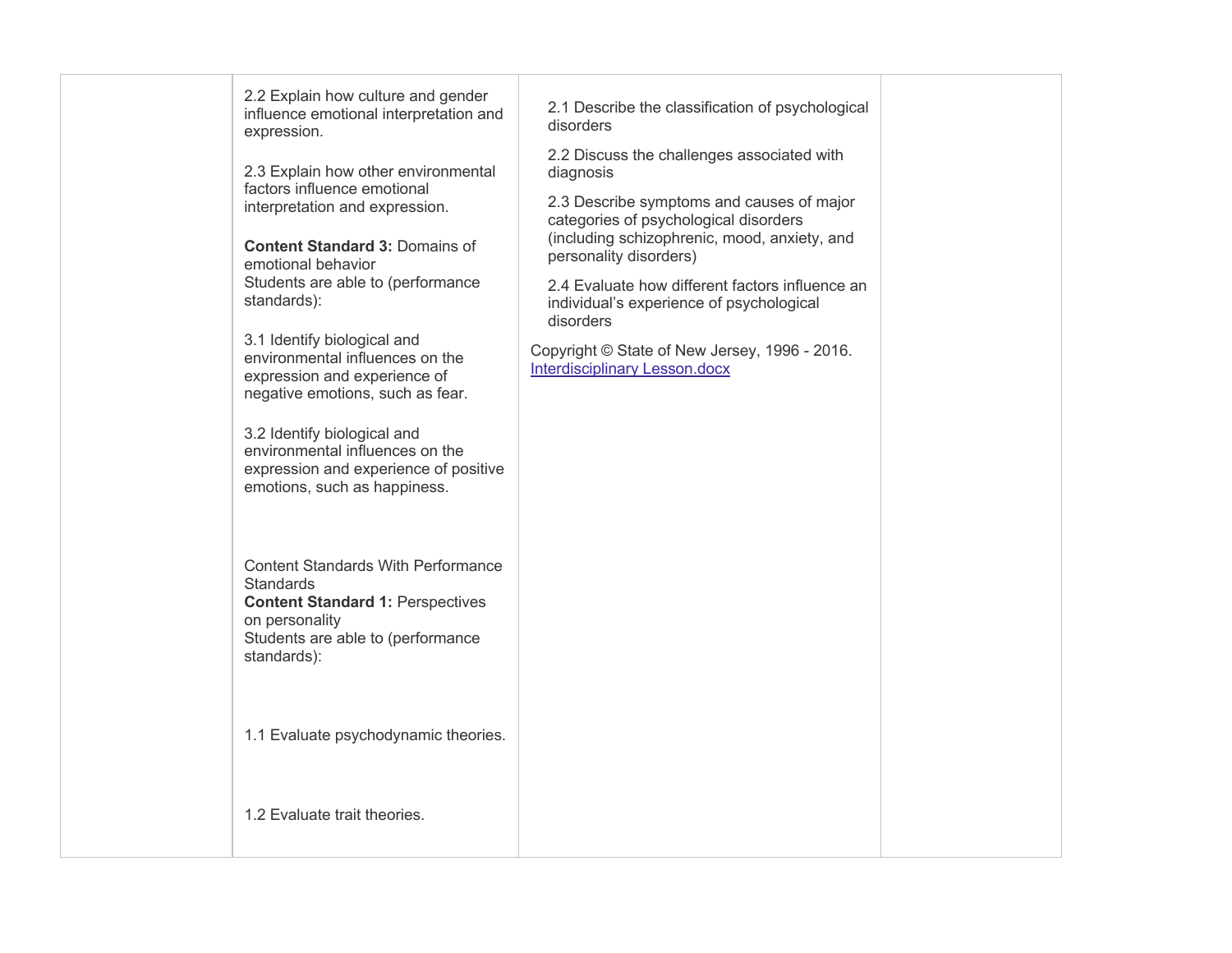| 1.3 Evaluate humanistic theories.                                                                           |  |
|-------------------------------------------------------------------------------------------------------------|--|
| 1.4 Evaluate social-cognitive theories.                                                                     |  |
| <b>Content Standard 2: Assessment of</b><br>personality<br>Students are able to (performance<br>standards): |  |
| 2.1 Differentiate personality<br>assessment techniques.                                                     |  |
| 2.2 Discuss the reliability and validity<br>of personality assessment<br>techniques.                        |  |
| <b>Content Standard 3: Issues in</b><br>personality<br>Students are able to (performance<br>standards):     |  |
| 3.1 Discuss biological and situational<br>influences.                                                       |  |
| 3.2 Discuss stability and change.                                                                           |  |
| 3.3 Discuss connections to health and<br>work.                                                              |  |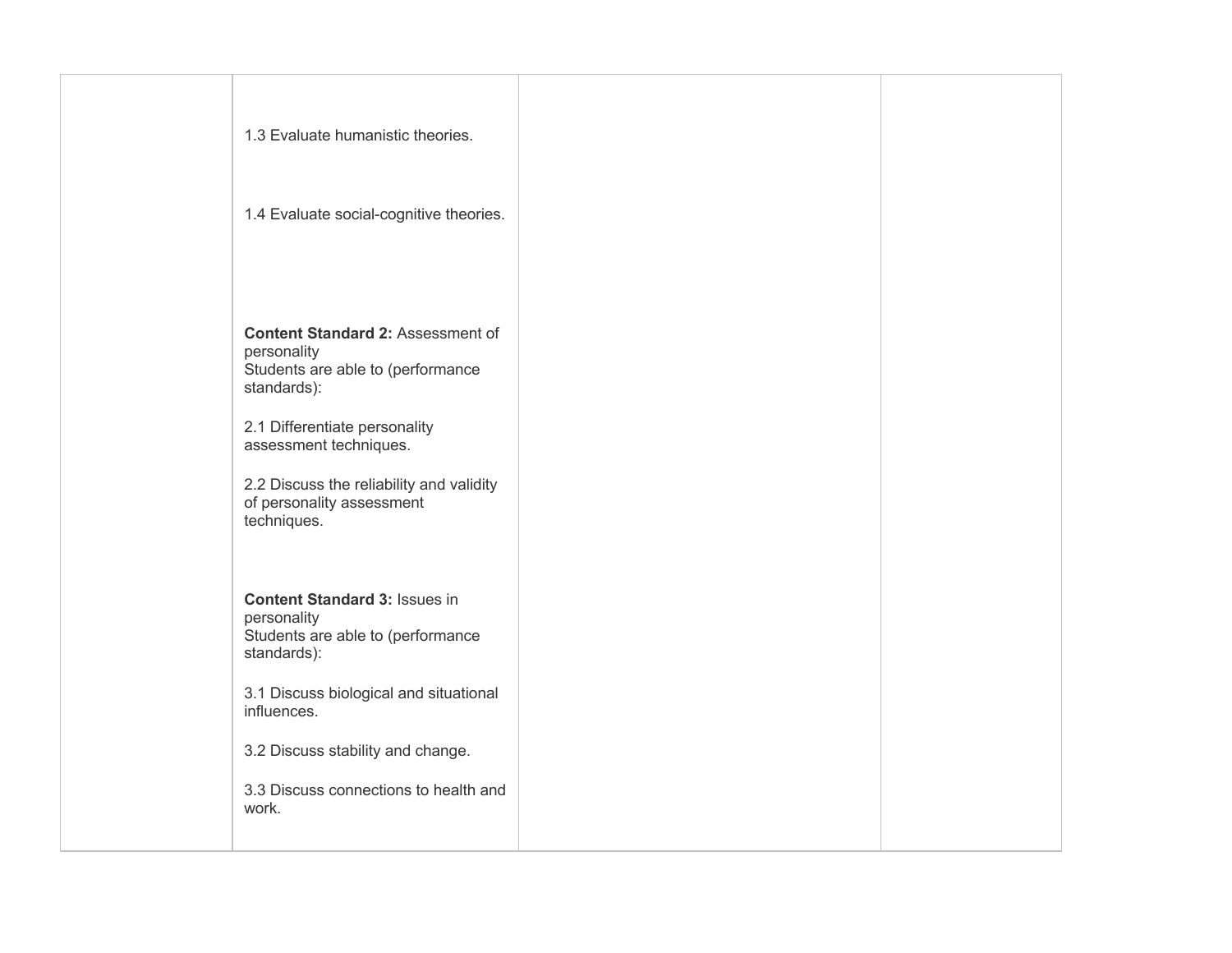| 3.4 Discuss self-concept.                                                                                                                                                     |  |
|-------------------------------------------------------------------------------------------------------------------------------------------------------------------------------|--|
| 3.5 Analyze how individualistic and<br>collectivistic cultural perspectives<br>relate to personality.                                                                         |  |
| Standards Area: Psychological<br><b>Disorders</b>                                                                                                                             |  |
| <b>Content Standards</b>                                                                                                                                                      |  |
| After concluding this unit, students<br>understand:                                                                                                                           |  |
| 1. Perspectives on abnormal behavior                                                                                                                                          |  |
| 2. Categories of psychological<br>disorders                                                                                                                                   |  |
| <b>Content Standards With Performance</b><br>Standards<br><b>Content Standard 1: Perspectives</b><br>on abnormal behavior<br>Students are able to (performance<br>standards): |  |
| 1.1 Define psychologically abnormal<br>behavior.                                                                                                                              |  |
| 1.2 Describe historical and cross-<br>cultural views of abnormality.                                                                                                          |  |
|                                                                                                                                                                               |  |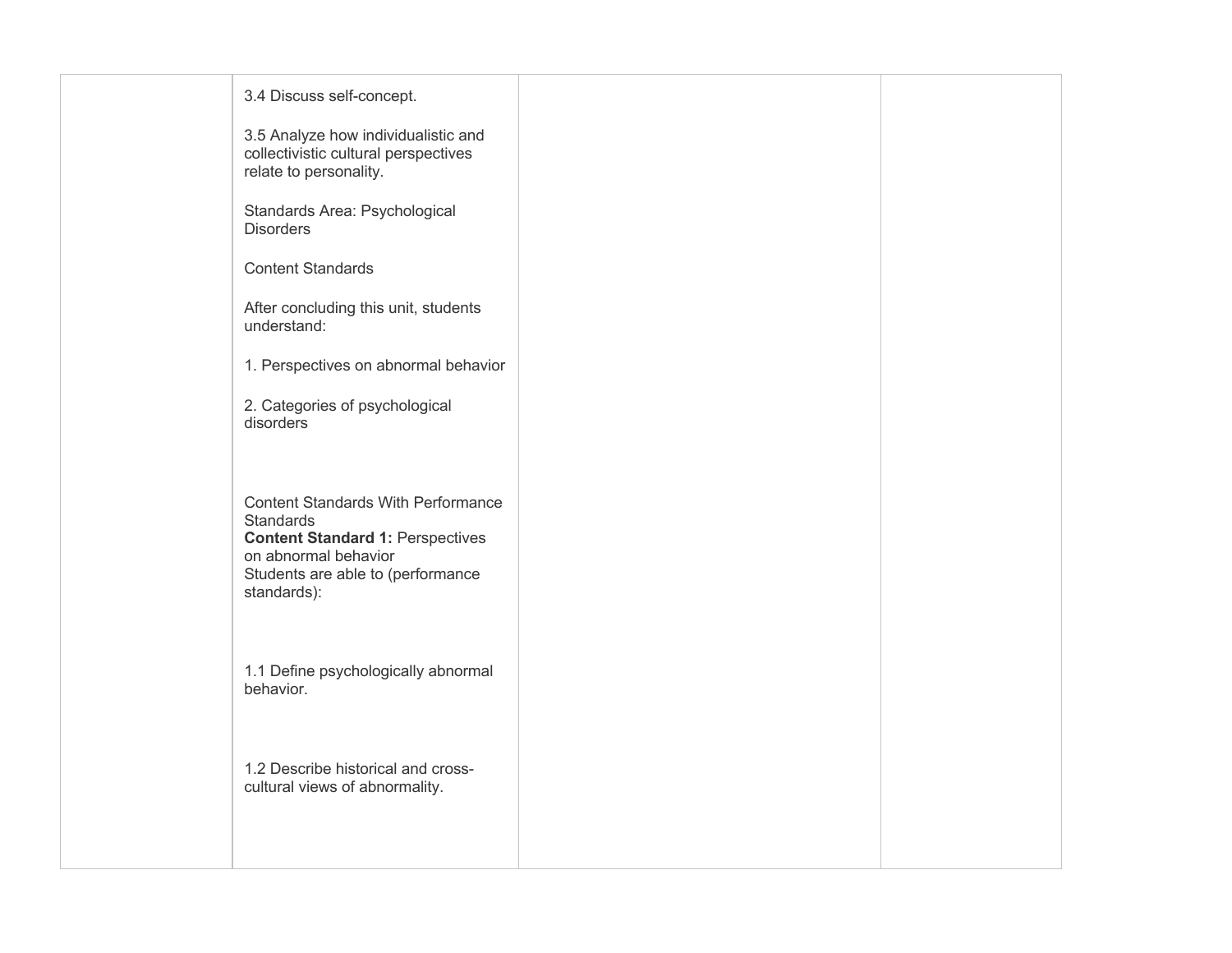|                                                            | 1.3 Describe major models of<br>abnormality.                                                                                                                     |                                                                                              |                                                                                      |
|------------------------------------------------------------|------------------------------------------------------------------------------------------------------------------------------------------------------------------|----------------------------------------------------------------------------------------------|--------------------------------------------------------------------------------------|
|                                                            | 1.4 Discuss how stigma relates to<br>abnormal behavior.                                                                                                          |                                                                                              |                                                                                      |
|                                                            | 1.5 Discuss the impact of<br>psychological disorders on the<br>individual, family, and society.                                                                  |                                                                                              |                                                                                      |
|                                                            | <b>Content Standard 2: Categories of</b><br>psychological disorders<br>Students are able to (performance<br>standards):                                          |                                                                                              |                                                                                      |
|                                                            | 2.1 Describe the classification of<br>psychological disorders.                                                                                                   |                                                                                              |                                                                                      |
|                                                            | 2.2 Discuss the challenges<br>associated with diagnosis.                                                                                                         |                                                                                              |                                                                                      |
|                                                            | 2.3 Describe symptoms and causes<br>of major categories of psychological<br>disorders (including schizophrenic,<br>mood, anxiety, and personality<br>disorders). |                                                                                              |                                                                                      |
|                                                            | 2.4 Evaluate how different factors<br>influence an individual's experience of<br>psychological disorders.                                                        |                                                                                              |                                                                                      |
| Applications of<br>Psychological<br><b>Science Domains</b> | Applications of Psychological Science<br>Domain                                                                                                                  | NJ: 2016 SLS: English Language Arts<br><b>NJ: Grades 11-12</b><br><b>Reading: Literature</b> | Elmhorst, William,<br>Miter, Katherine, and<br>Spillis, Mary.,<br>Psychology (2016). |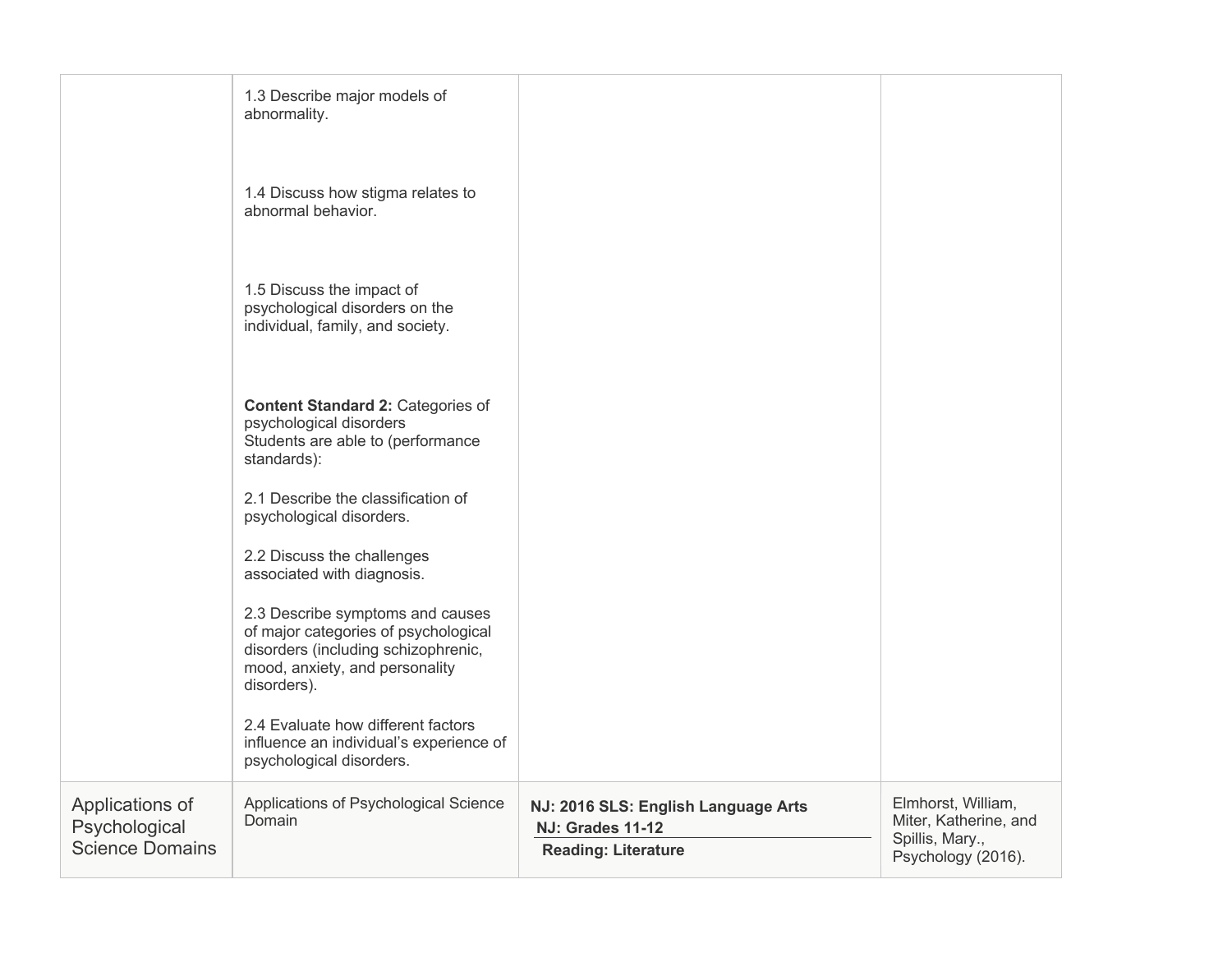| Standard Area: Treatment of<br><b>Psychological Disorders</b><br><b>Content Standards</b><br>After concluding this unit, students<br>understand:<br>1. Perspectives on treatment<br>2. Categories of treatment and types<br>of treatment providers | <b>Key Ideas and Details</b><br>NJSLSA.R1 Read closely to determine<br>what the text says explicitly and to make<br>logical inferences and relevant<br>connections from it; cite specific textual<br>evidence when writing or speaking to<br>support conclusions drawn from the text.<br>RL.11-12.1 Cite strong and thorough textual<br>evidence and make relevant connections to<br>support analysis of what the text says<br>explicitly as well as inferences drawn from the<br>text, including determining where the text | New York: Prentice<br>Hall.<br>Videos:<br>Discovering<br><b>Psychology Series</b><br>The Lobotomist<br>Lock Up: The Criminal<br>Mind |
|----------------------------------------------------------------------------------------------------------------------------------------------------------------------------------------------------------------------------------------------------|------------------------------------------------------------------------------------------------------------------------------------------------------------------------------------------------------------------------------------------------------------------------------------------------------------------------------------------------------------------------------------------------------------------------------------------------------------------------------------------------------------------------------|--------------------------------------------------------------------------------------------------------------------------------------|
| 3. Legal, ethical, and professional<br>issues in the treatment of<br>psychological disorders                                                                                                                                                       | leaves matters uncertain.<br><b>APA: National Standards for HS Psychology</b><br>Curricula (2011)<br><b>APA: High School</b>                                                                                                                                                                                                                                                                                                                                                                                                 | <b>Other resources will</b><br>be used during this<br>course when and<br>where deemed                                                |
| <b>Content Standards With Performance</b><br><b>Standards</b><br><b>Content Standard 1: Perspectives</b><br>on treatment<br>Students are able to (performance<br>standards):                                                                       | <b>Applications of Psychological Science</b><br><b>Domain</b><br><b>Treatment of Psychological Disorders --</b><br><b>CONTENT STANDARD 1: Perspectives on</b><br>treatment<br>1.1 Explain how psychological treatments<br>have changed over time and among cultures<br>1.2 Match methods of treatment to<br>psychological perspectives                                                                                                                                                                                       | appropriate.                                                                                                                         |
| 1.1 Explain how psychological<br>treatments have changed over time<br>and among cultures.                                                                                                                                                          | 1.3 Explain why psychologists use a variety of<br>treatment options<br><b>Treatment of Psychological Disorders --</b><br><b>CONTENT STANDARD 2: Categories of</b><br>treatment and types of treatment providers                                                                                                                                                                                                                                                                                                              |                                                                                                                                      |
| 1.2 Match methods of treatment to<br>psychological perspectives.                                                                                                                                                                                   | 2.1 Identify biomedical treatments<br>2.2 Identify psychological treatments<br>2.3 Describe appropriate treatments for<br>different age groups                                                                                                                                                                                                                                                                                                                                                                               |                                                                                                                                      |